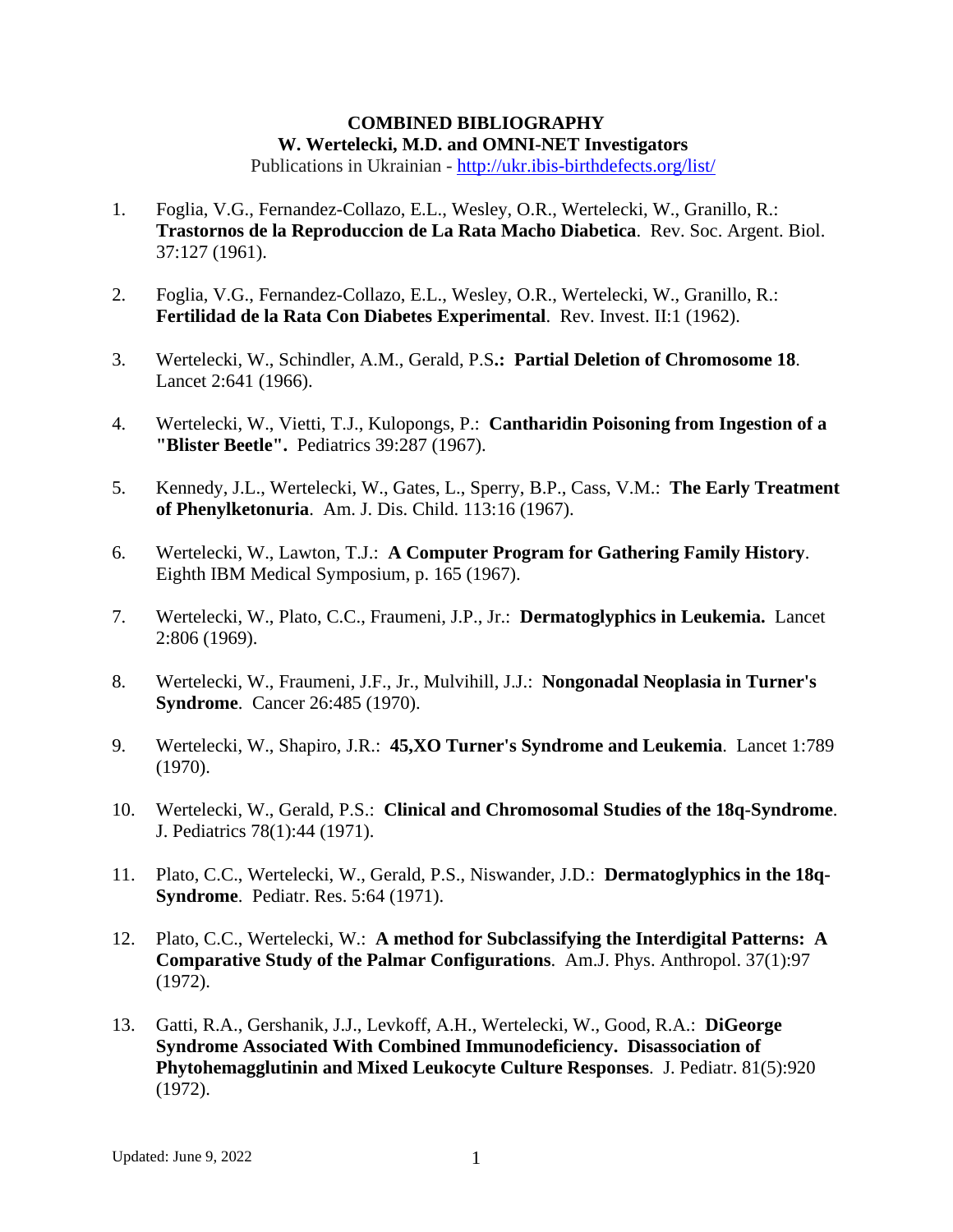- 14. Wertelecki, W., Mantel, N.: **Increased Birth Weight in Leukemia**. Pediatr. Res. 7:132 (1973).
- 15. Wertelecki, W., Plato, C.C., Fraumeni, J.F., Niswander, J.D.: **Dermatoglyphics in Leukemia.** Pediatr. Res. 7:620 (1973).
- 16. Niswander JD, Wertelecki W**. Congenital malformation among offspring of epileptic women**. Lancet. 1973 May 12;1(7811):1062. doi: 10.1016/s0140-6736(73)90699-5. PMID: 4122140.
- 17. Fraumeni, J.F., Wertelecki, W., Blattner, W.A., Jensen, R.D., Leventhal, B.G.: **Varied Manifestations of a Familial Lymphoproliferative Disorder**. Am. J., Med. 59:145 (1975).
- 18. Plato, C.C., Wertelecki, W., Schwartz, J.T.: **Normal and Aberrant Palmar Creases in Twins and Siblings.** Acta Genet. Med. Gemellol. 25:174 (1976).
- 19. Wertelecki, W.: **Antenatal Diagnosis of Genetic Defects**. J. Med. Assn., State of Alabama 45(2):30 (1976).
- 20. Wertelecki, W., Graham, J.M., Jr., Sergovich, F.R.: **The Clinical Syndrome of Triploidy**. Obstet. Gynecol. 47(1):69 (1976).
- 21. Spicer, S.S., Garvin, A.J., Simson, J.A.V., Wertelecki, W.: **Cytochemistry of the Skin of Patients With Mucopolysaccaridoses**. Histochem. J. 10:137 (1978).
- 22. Wertelecki, W.: **Clinical Genetics: Whose Business?** J. Med. Assn. State of Alabama 47(9):23 (1978).
- 23. Purvis-Smith, S.G., Jones, M.A., Wertelecki, W.: **Amniotic-Fluid Cell-Culture Failure and Syringe Toxicity**. Lancet 1:993 (1978).
- 24. Lau, Y-F., Wertelecki, W., Pfeiffer, R.A., Arrighi, F.E.: **Cytochemical Analyses of the 14p+ Variant by Means of N-Banding and Combinations of Silver Staining and Chromosome Bandings.** Hum. Genet. 46:75 (1979).
- 25. Wertelecki, W., Purvis-Smith, S.G.: **Congenital Abnormalities: "Is it Wise to Have Another Child?"** Australian Family Physician 8:958 (1979).
- 26. Wertelecki, W.: **The Simian and Sydney Crease.** In: Dermatoglyphics Defects Original Article Series Vol. XV(6), Alan R. Liss Publishers, NY (1979).
- 27. Lubiniecki, A.S., Blattner, W.A., Dosik, H., McIntosh, S., Wertelecki, W.: **Relationship of SV40 T-Antigen Expression in Vitro to Disorders of Bone Marrow Function**. Am. J. Hematol. 8:389 (1980).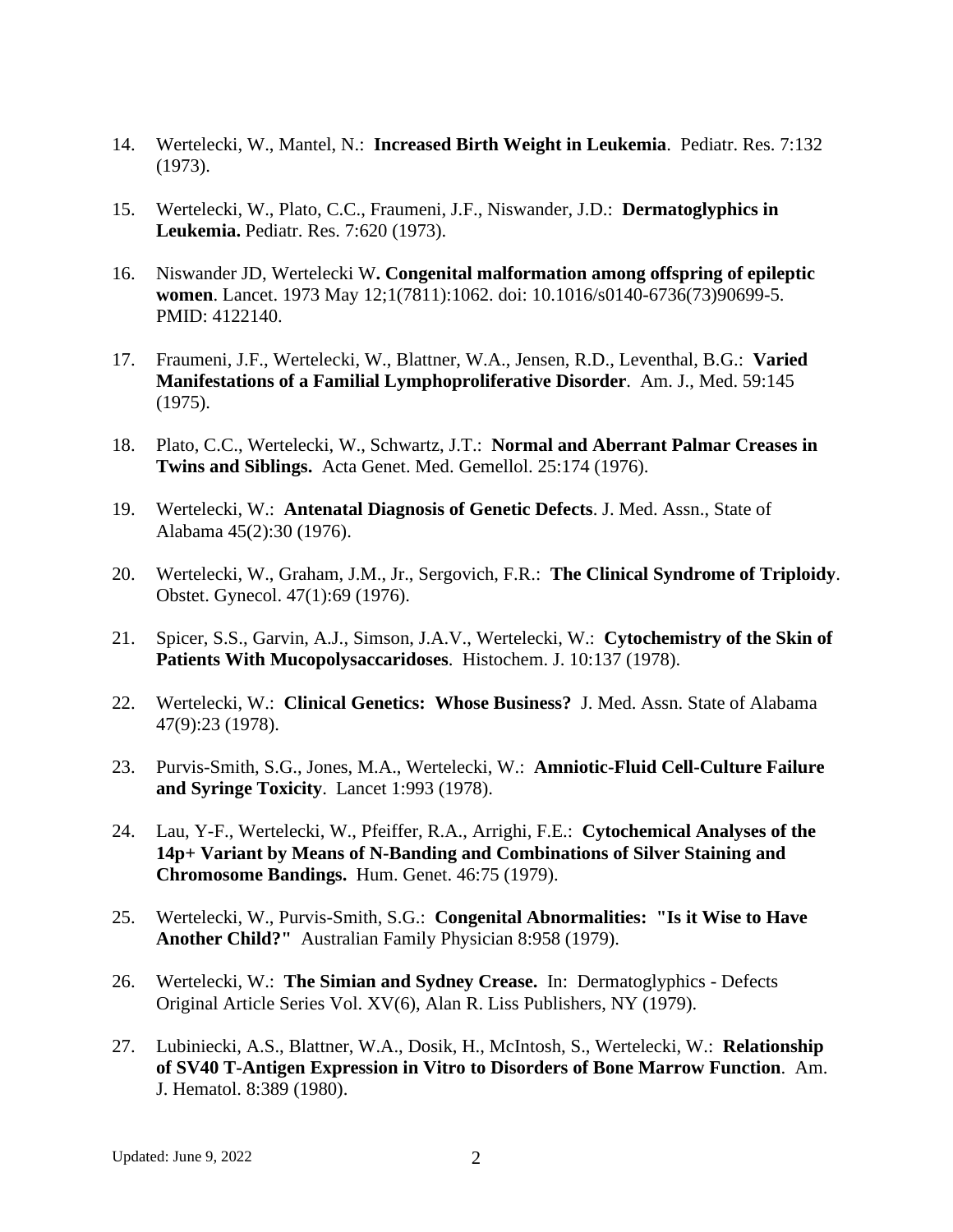- 28. Wertelecki, W., Plato, C.C.: **Absent d Triradius and Dotting of the Ridges in Siblings**. Hum. Hered. 30:368 (1980).
- 29. Adams, M.M., Finley, S., Hansen, H., Jahiel, R.I., Oakley, G.P., Jr., Sanger, W., Wells, G., Wertelecki, W.: **Utilization of Prenatal Genetic Diagnosis in Women 35 Years and Older in the United States**, 1977 to 1978, Am. J. Obstet. Gynecol. 139(6):673 (1981).
- 30. Tantravahi, U., Breg, W.R., Wertelecki, W., Erlanger, B.F., Miller, O.J.: **Evidence for Methylation of Inactive rDNA Genes in Amplified Regions.** Hum. Genet. 56:315 (1981).
- 31. Huffstutler, J., Hilliard, P., Davis, P., Wertelecki, W.: **The South Alabama Genetics Program.** Ala. J. Med. Sci. 18(3):1 (1981).
- 32. Graham, J.M., Jr., Wertelecki, W., O'Connor, J.E., Cohen, M.M., Jr.: **Choanal Atresia with Down Syndrome.** J. Pediatr. 98(4):664 (1981).
- 33. Lin, M.S., Wertelecki, W.: **Evidence that Sister Chromatoid Exchanges and Chromatoid Breaks are Two Independent Events.** Chromosoma (Berl.) 85:413 (1982).
- 34. Wertelecki, W., Superneau, D.W., Blackburn, W.R., Varakis, J.N.: **Neurofibromatosis, Skin Hemangiomas, and Arterial Disease.** In: Dysmorphology. Part B of Annual Review of Birth Defects, 1981. Eds., Nyhan, W.L., Jones, K.L., Alan R. Liss, Inc., New York (1982).
- 35. Blackburn, W.R., Miller, W.P., Superneau, D.W., Cooley, N.R., Jr., Zellweger, H., Wertelecki, W.: **Comparative Studies of Infants With Mosaic and Complete Triploidy: An Analysis of 55 Cases.** In: Dysmorphology. Part B of Annual Review of Birth Defects, 1981. Eds., Nyhan, W.L., Jones, K.L., Alan R. Liss, Inc., New York (1982).
- 36. Hoff, C., Wertelecki, W., Hernandez, R., Reyes, E., Sharp, M.: **Sickle Cell Trait, Maternal Age and Pregnancy Outcome in Primiparous Women**. Hum. Biol. 55(4):763 (1983).
- 37. Wertelecki, W., Plato, C.: **Dermatoglyphics and Clinical Genetics**. Karyogram 9(2):22 (1983).
- 38. Iinuma, K., Wertelecki, W., Dev, V.G.: **Yqs in an American Family of Scottish Descent**. Hum. Genet. 68.350 (1984).
- 39. Wertelecki W., Dev V.G.: **Elimination of Abnormal Centromerechromatid Apposition (ACCA) in Selected Human-mouse Cell Hybrids**. Am. J. Hum. Genet. 36:90S, (1984).
- 40. Wertelecki, W., Superneau, D.W.: **Medical Genetics in South Alabama.** The Alabama Pediatrician 3:3, (1984).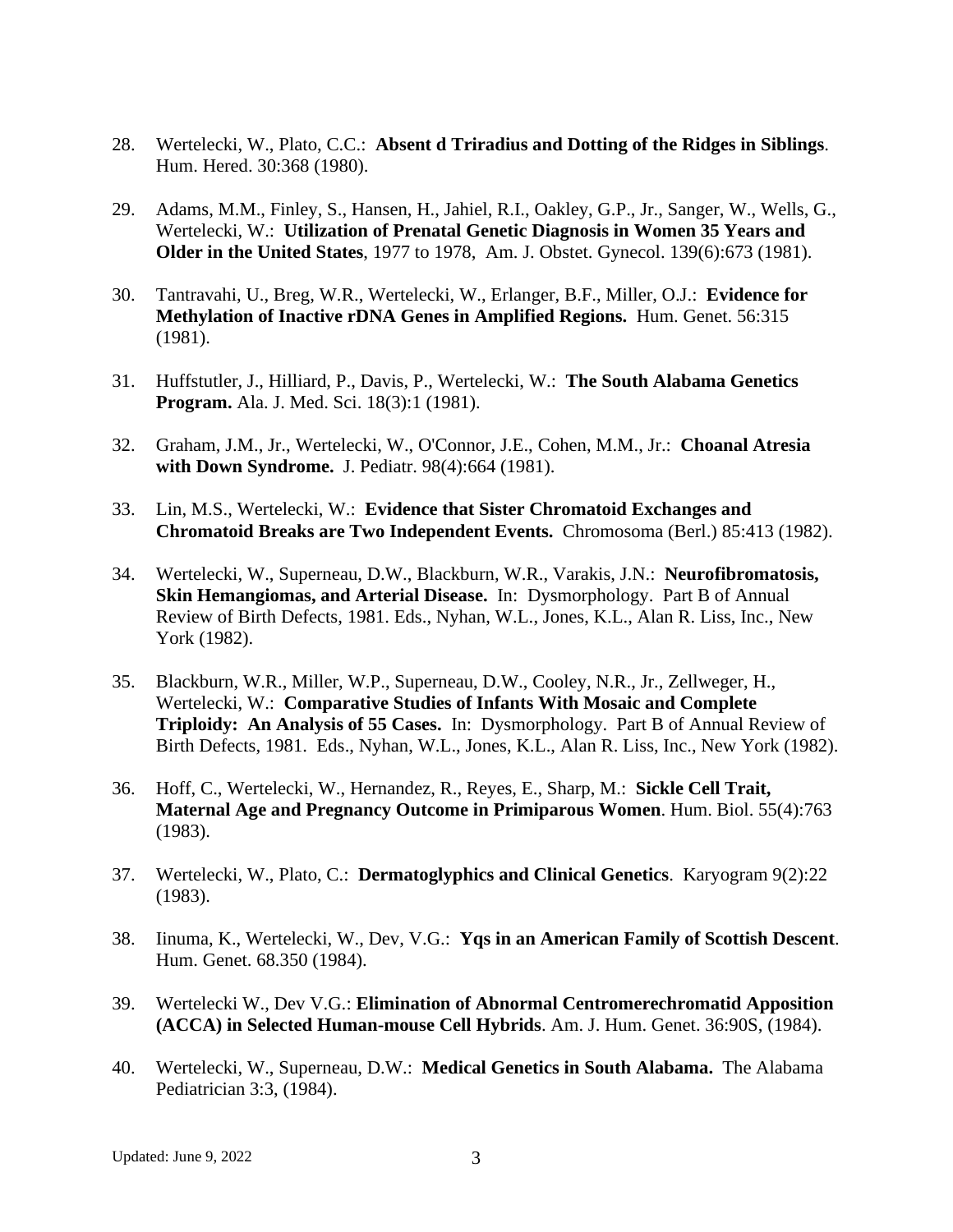- 41. Superneau, D.W., Wertelecki, W.: Brief Clinical Report: **Similarity of Effects-Experimental Hyperthermia as a Teratogen and Maternal Febrile Illness Associated With Oromandibular and Limb Defects.** Am. J. Med. Genet. 21:575 (1985).
- 42. Wertelecki, W., Iinuma, K., Bentley, H.P.: **Non-Neural Malignancy Complicating Neurofibromatosis in Two Relatives.** Cancer Genet. Cytogenet. 18:87 (1985).
- 43. Wertelecki, W., Dev, V.G., Superneau, D.W.: **Abnormal Centromere-chromatid Apposition (ACCA) and Peters' Anomaly.** Ophthalmic Pediatr. Genet. 6(1/2):7 (1985).
- 44. Superneau, D.W., Wertelecki, W., Zellweger, H.: Letter to the Editor: **The Marinesco-Sjögren Syndrome Described a Quarter of a Century Before Marinesco**. Am. J. Med. Genet. 22:647 (1985).
- 45. Hoff, C., Wertelecki, W., Reyes, E., Zansky, S., Dutt, J., Stumpe, A., Till, D., Butler, R.M.: **Maternal Sociomedical Characteristics and Birth Weights of Firstborns**. Soc. Sci. Med. 21(7):775 (1985).
- 46. Hoff, C., Wertelecki, W., Zansky, S., Reyes, E., Dutt, J., Stumpe, A.: **Earlier Maturation of Pregnant Black and White Adolescents.** Am. J. Dis. Child. 139.981 (1985).
- 47. Wertelecki, W., Breg, W.R., Graham, J.M., Jr., Iinuma, K., Puck, S.M., Sergovich, F.R.: **Trisomy 22 Mosaicism and Ullrich-Turner Stigmata**. Am. J. Med. Genet. 23:739 (1986).
- 48. Hoff, C., Wertelecki, W., Reyes, E., Dutt, J., Stumpe, A., Schultz, D.: **Diet, Blood Pressure and Hematological Variables of Nulliparous Women Attending a Prenatal Clinic**. Obstet. Gynecol. 67(6):868 (1986).
- 49. Hoff, C., Wertelecki, W., Newburn, G., Zansky, S., Reyes, E.: **The Mobile Pregnancy Study. Lack of Racial Differences in Pregnancy Outcome with Prenatal Care.** Alabama J. Med. Sci. 23(3):259 (1986).
- 50. Hoff, C., Wertelecki, W., Blackburn, W.R., Mendenhall, H., Wiseman, H., Stumpe, A.: **Trend Associations of Smoking with Maternal, Fetal, and Neonatal Morbidity.** Obstet. Gynecol. 68(3):317 (1986).
- 51. Superneau, D.W., Wertelecki, W., Zellweger, H., Bastian, F.: **Myopathy in Marinesco-Sjögren Syndrome.** Eur. J. Neurol. 26:8 (1987).
- 52. Wertelecki, W., Hoff, C., Zansky, S.: Maternal Smoking: **Greater Effects on Males, Fetal Tobacco Syndrome?** Teratology 35:317 (1987).
- 53. Wertelecki, W., Superneau, D.W.: **A Genetic Services Microcomputer Data Base. Part I. Design and Implementation.** Ala. J. Med. Sci. 24(3):281 (1987).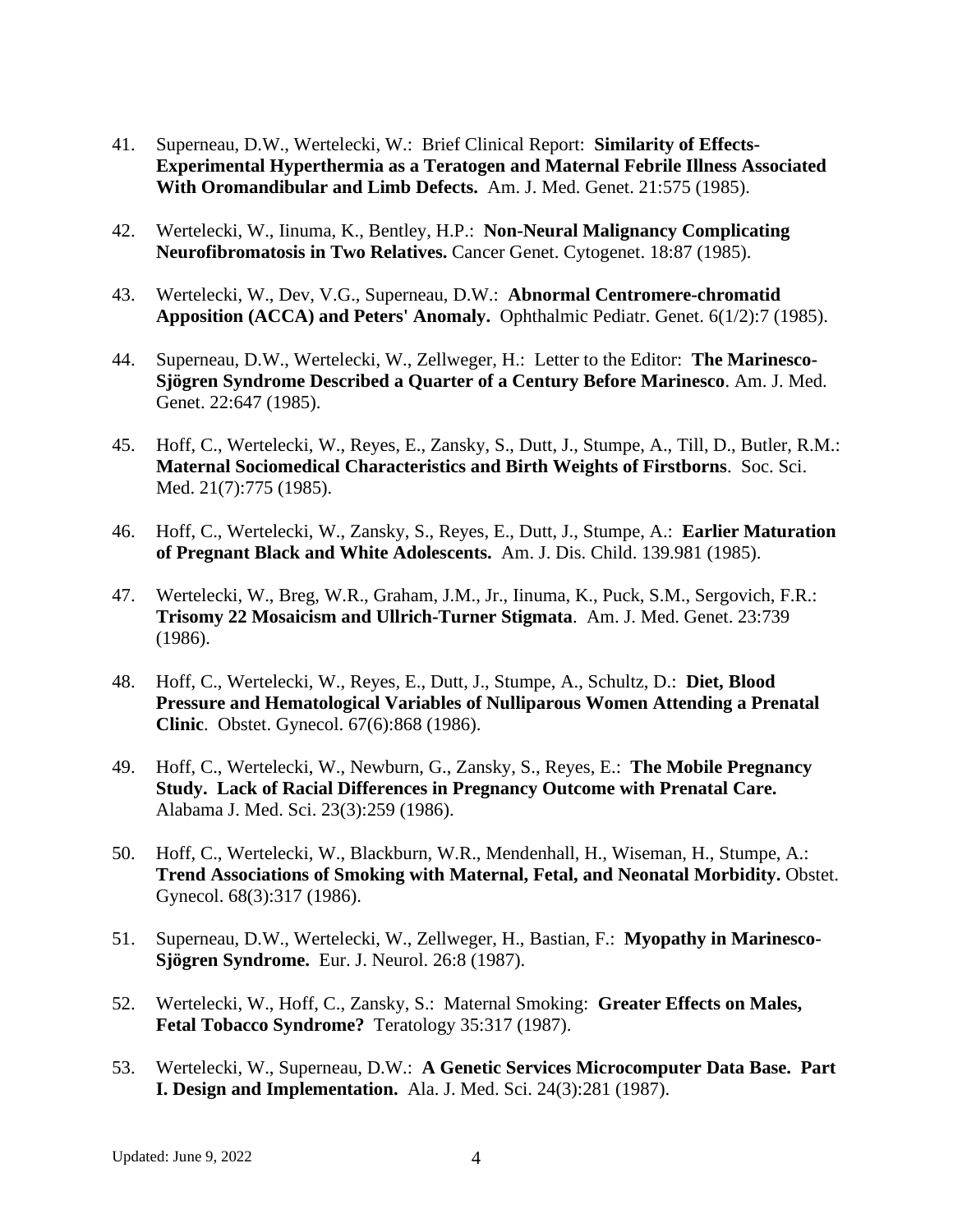- 54. Wertelecki, W., Superneau, D.W.: **A Genetic Services Microcomputer Data Base. Part II. Results and Trends.** Ala. J. Med. Sci. 24(4):397 (1987).
- 55. Wertelecki, W., Huffstutler, J., Superneau, D., Burns, R., Hoff, C.: **Effects of Education, Distance, and Satellite Clinics on the Growth of Genetic Services.** J. Biosoc. Sci. 19:487 (1987).
- 56. Rouleau, G.A., Wertelecki, W., Haines, J.L., Hobbs, W.J., Trofatter, J.A., Seizinger, B.R., Martuza, R.L., Superneau, D.W., Conneally, P.M., Gusella, J.F.: **Genetic Linkage of Bilateral Acoustic Neurofibromatosis to a DNA Marker on Chromosome 22**. Nature 329:246 (1987).
- 57. Wertelecki, W., McDuff, M., Hoff, C.J., Schmidt, D.J., Hinds, D., Superneau, D.W.: **The Lunula Ridge Count Method.** Coll. Antropol. 11(2):325-332 (1987).
- 58. Superneau, D.W., Wertelecki, W.: **Cytogenetic Studies and their Clinical Applications.** The Alabama Pediatrician 6:5 (1987).
- 59. Zellweger, H., Maertens, P., Superneau, D., Wertelecki, W.: **History of the Cerebrohepateorenal Syndrome of Zellweger and Other Peroxisomal Disorders**. So. Med. J. 81(3):357 (1988).
- 60. Wertelecki, W., Rouleau, G.A., Superneau, D.W., Forehand, L.W., Williams, J.P., Haines, J.L., Gusella, J.F.: **Neurofibromatosis-2: Clinical and DNA Linkage Studies of a Large Kindred.** N. Eng. J. Med. 319(5):278 (1988).
- 61. Jayasekara, R., Kristl, G.B., Wertelecki, W.: **Acceptance of Genetic Services: A Study of Physicians in Colombo, Sri Lanka**. J. Biosoc. Sci. 20:1 (1988).
- 62. Wertelecki, W., Superneau, D.W., Forehand, L.W., Hoff, C.J.: **Angiomas and von Recklinghausen Neurofibromatosis.** Neurofibromatosis 1:137 (1988).
- 63. Wertelecki, W.: **Of Dreaming on Solid Grounds and Silent Triumphs of One Man: A Story About Josef Warkany**. Am. J. Med. Genet. 33:522 (1989).
- 64. Rouleau, G.A., Seizinger, B.R., Wertelecki, W., Haines, J.L, Superneau, D.W., Martuza, R.L., Gusella, J.F.: **Flanking Markers Bracket the Neurofibromatosis Type 2 (NF2) Gene on Chromosome 22.** Am. J. Hum. Genet. 46:323 (1990).
- 65. Vogel, H., Urich, H., Horoupian, D.S., Wertelecki, W.: **The Brain in the 18q-Syndrome.** Dev. Med. Child Neurol. 32:732-737 (1990).
- 66. Wertelecki, W.: **Medical Genetics, Public Health and Anthropology: Issues and Experiences**. Coll. Antropol. 14:11-34 (1990).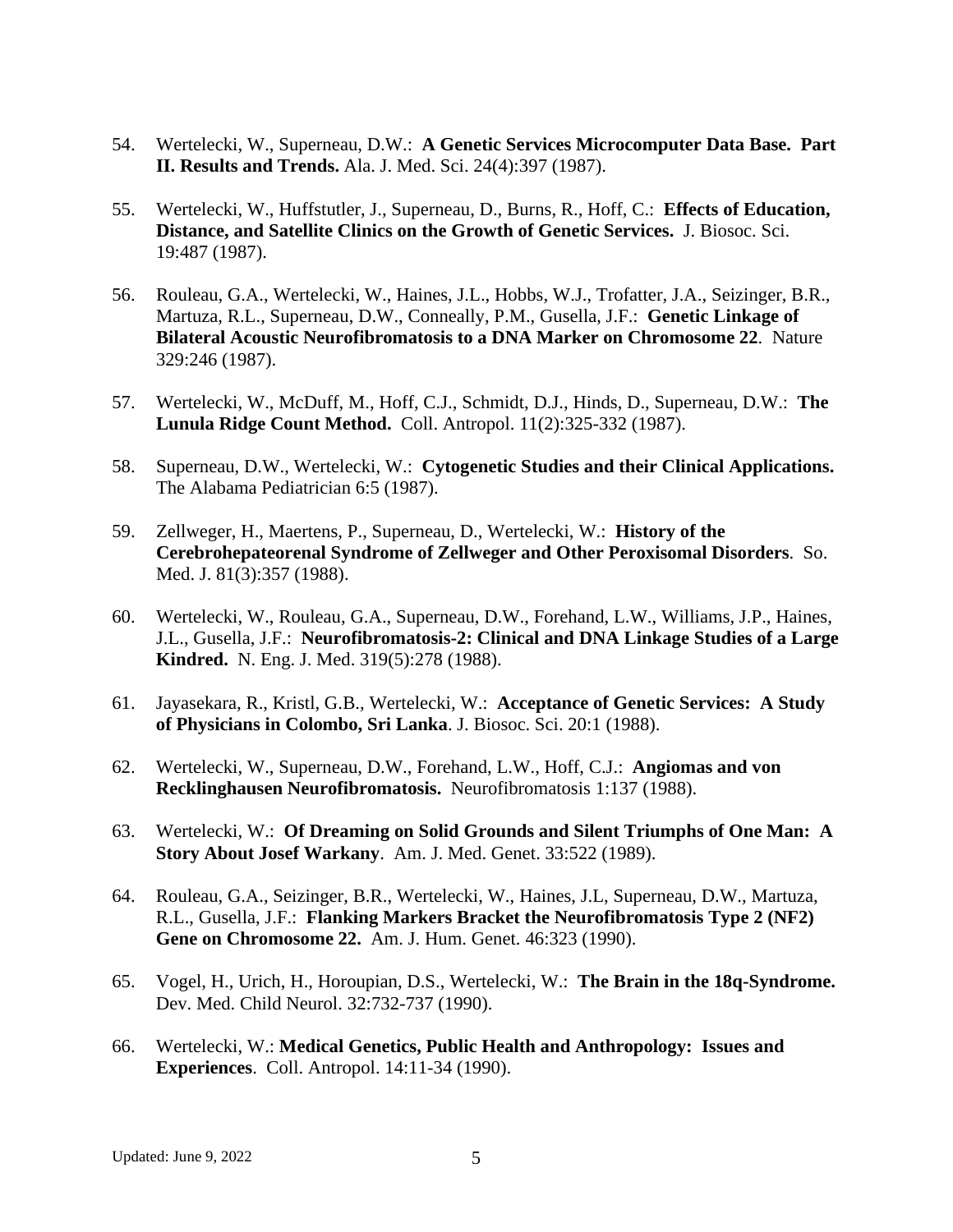- 67. Wertelecki, W.: **Genetics and Ethics: Science, Medicine and Religion. In: "In The Beginning: Ethical Issues Surrounding the Beginnings of Human Life".** R.M. Bost, Ed., Newberry College, The Center for Ethical Development, Newberry, SC (1992).
- 68. Smith, L.T., Wertelecki, W., Milestone, L.M., Petty, E.M., Seashore, M.R., Braverman, I.M., Jenkins, T.G., Byers, P.H.: **Human Dermatosparaxis: A Form of Ehlers-Danlos Syndrome That Results from Failure to Remove the Amino-terminal Propeptide of Type I Procollagen.** Am. J. Med. Genet. 51:235-244 (1992).
- 69. Wertelecki, W., Smith, L.T., Byers, P.: **Initial Observations of Human Dermatosparaxis: Ehlers-Danlos Syndrome Type VIIC.** J. Pediatr. 121:558-564 (1992).
- 70. Tuck-Muller, C.M., Martinez, J.E., Batista, D.A.S., Kearns, W.G., Wertelecki, W.: **Duplication of the Short Arm of the X Chromosome in Mother and Daughter**. Hum. Genet. 91:395-400 (1993).
- 71. Martinez, J.M., Tuck-Muller, C.M., Superneau, D.W., Wertelecki, W.: **Fertility and the Cri du Chat Syndrome.** Clin. Genet. 43(4):212-214 (1993).
- 72. MacCollin, M., Mohney, T., Trofatter, J., Wertelecki, W., Ramesh, W., Gusella, J.: **Altered Coding Sequence of the** *Merlin* **Tumor Suppressor Permitting DNA Diagnosis in an Extended Pedigree with Neurofibromatosis 2.** JAMA 270:2316-2320 (1993).
- 73. Ruttledge, M.H., Narod, S.A., Dumanski, J.P., Parry, D.M., Eldridge, R., Wertelecki, W., Parbossingh, J., Faucher, M-C., Lenior, G.M., Collins, V.P., Nordenskjold, M., Rouleau, G.A.: **Presymptomatic Diagnosis for Neurofibromatosis 2 with Chromosome 22 Markers**. Neurol. 43:1733-1760 (1993).
- 74. Chen, H., Wertelecki, W.: **Genetic Services in the United States.** Jpn. J. Hum. Genet. 39(2):275-288 (1994).
- 75. Chen, H., Kusyk, C.J., Tuck-Muller, C.M., Martinez, J.E., Dorand, R.D., Wertelecki, W.: **Confirmation of Proximal 1q Duplication Using Fluorescent** *in situ* **Hybridization**. Am. J. Med. Genet. 50:28-31 (1994).
- 76. Tuck-Muller, C.M., Dyken, P.R., Li, S., Chen, H., Labbé, E., Wertelecki, W.: **Translocation 10;18 in a patient with juvenile neuronal ceroid lipofuscinosis (Batten disease).** Am. J. Med. Genet. 57:168-171 (1995).
- 77. Tuck-Muller, C.M., Chen, H., Martinez, J.E., Chen, C-C., Li, S., Kusyk, C.J., Batista, D.A.S., Bhatnagar, Y.M., Dowling, E., Wertelecki, W.: **Isodicentric Y Chromosome: Cytogenetic, Molecular, and Clinical Studies and Review of the Literature**. Hum. Genet. 96:119-129 (1995).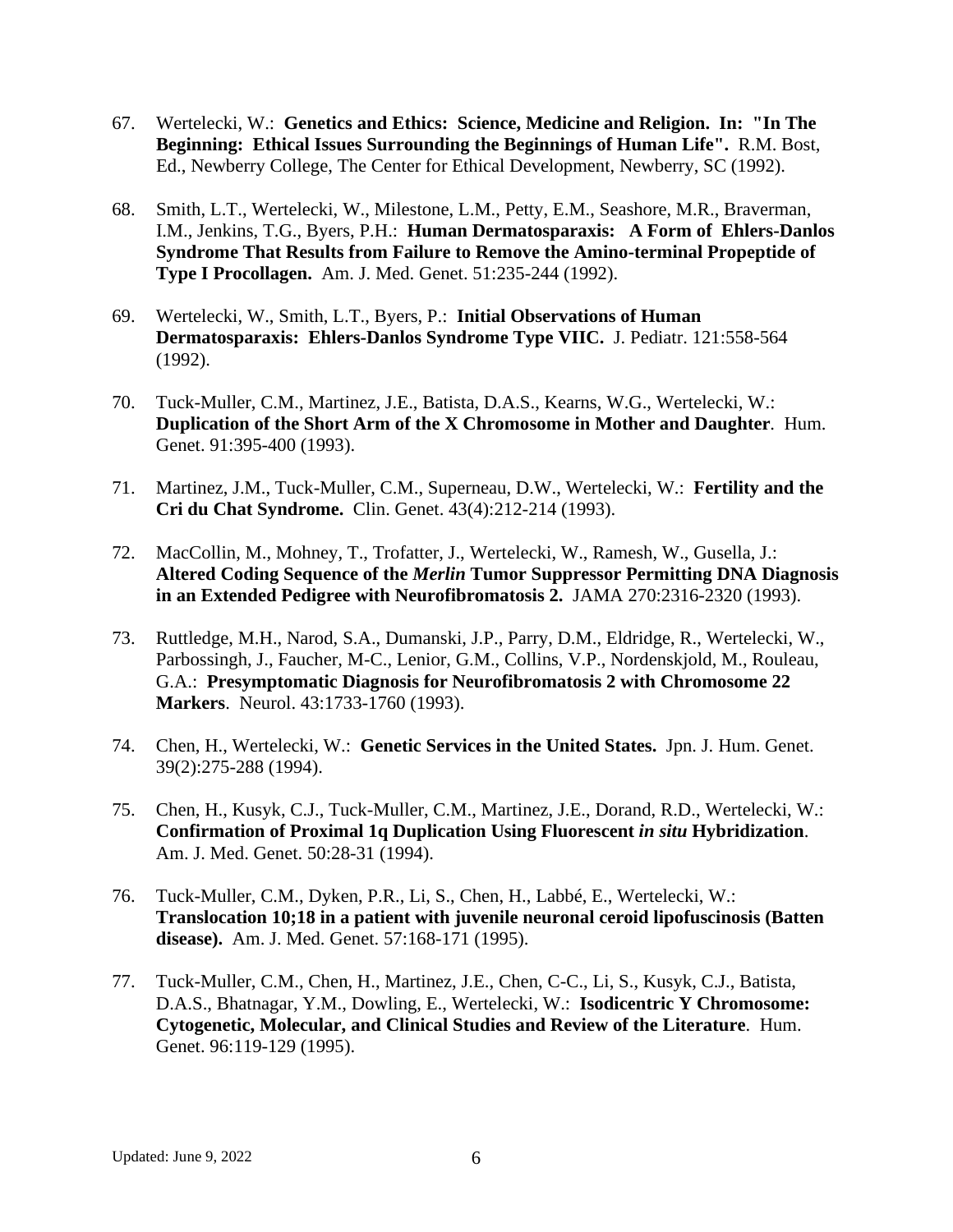- 78. Wertelecki, W., Katz, M: **Una alianza mundial para la prevención de anomalias del desarrollo.** MEDICO Interamericano 5:185-191 (1995).
- 79. Li, S., Tuck-Muller, C.M., Yan, Q., Wertelecki, W., Chen, H.: **A rapid method to amplify DNA fragments for DNA analysis from cells fixed in Carnoy's fixative**. Am. J. Med. Genet. 55:116-119 (1995).
- 80. Chen, H., Blackburn, W.R., Wertelecki, W.: **Fetal akinesia and multiple perinatal fractures.** Am. J. Med. Genet. 55(4):472-477 (1995).
- 81. Chen, H., Tuck-Muller, C.M., Batista, D.A.S., Wertelecki, W.: **Identification of supernumerary ring chromosome 1 mosaicism using fluorescence in situ hybridization.** Am. J. Med. Genet. 56(2):219-233 (1995).
- 82. Bhatnagar, Y.M., Mishra, P.V., Martinez, J.A., Saxena, K.M.S., Wertelecki, W.: **Telomeres of Higher Primates.** Biochen. And Molecular Biol. International 37(1):57-64 (1995).
- 83. Shen, C., Wertelecki, W., Driggers, W., LeDoux, S.P., Wilson, G.L**.: Repair of Mitochondrial DNA Damage Induced by Bleomycin in Human Cells.** Mutat. Res. 337(1):19-23 (1995).
- 84. Wertelecki, W., Katz, M.: **Prevention of Birth Defects – A Task for A World Alliance**. Jpn. J. Hum. Genet. 40(3):295-303 (1995).
- 85. Wertelecki, W., Katz, M.: **Prevention of Birth Defects – A Task for A World Alliance**. J. of Ukrainian Med. Assn. 42:137-140 (1995).
- 86. Li, S., Tuck-Muller, C.M., Martinez, J.E., Rowley, E.R., Yan, Q., Wertelecki, W., Chen, H.: **Prenatal detection of de novo partial trisomy of the short arm of chromosome 18 confirmed by fluorescence in situ hybridization (FISH).** Proc. of Greenwood Genetics Center 14:126 (1995).
- 87. Li, S., Tuck-Muller, C.M., Martinez, J.E,. Yan, Q., Wertelecki, W.: **Double Allelic Premutations of the FMR-1 Gene in a Transmitting Female.** Am. J. Hum. Genet. 57(4):A218 (1995).
- 88. Wertelecki, W.: **Isodicentric Y chromosome: cytogenetic, molecular and clinical studies and review of the literature.** Hum. Genet. 96(1):119-129 (1995).
- 89. Li, S., Tuck-Muller, C.M., Martinez, J.E., Yan, Q., Rowley, E.R., Zhao, Y., Wertelecki, W., Chen, H.: **A Boy With Prader-Willi Syndrome Due to Familial Transmission of Duplication of Chromosomes 15(q11-13).** Am. J. Med. Genet. 62:206 (1996).
- 90. Martinez, J.E., Tuck-Muller, C.M., Wertelecki, W.: **1p Microdeletion in Sibs With Minimal Phenotypic Manifestations.** Braz. J. Genet. 19(2):143 (1996).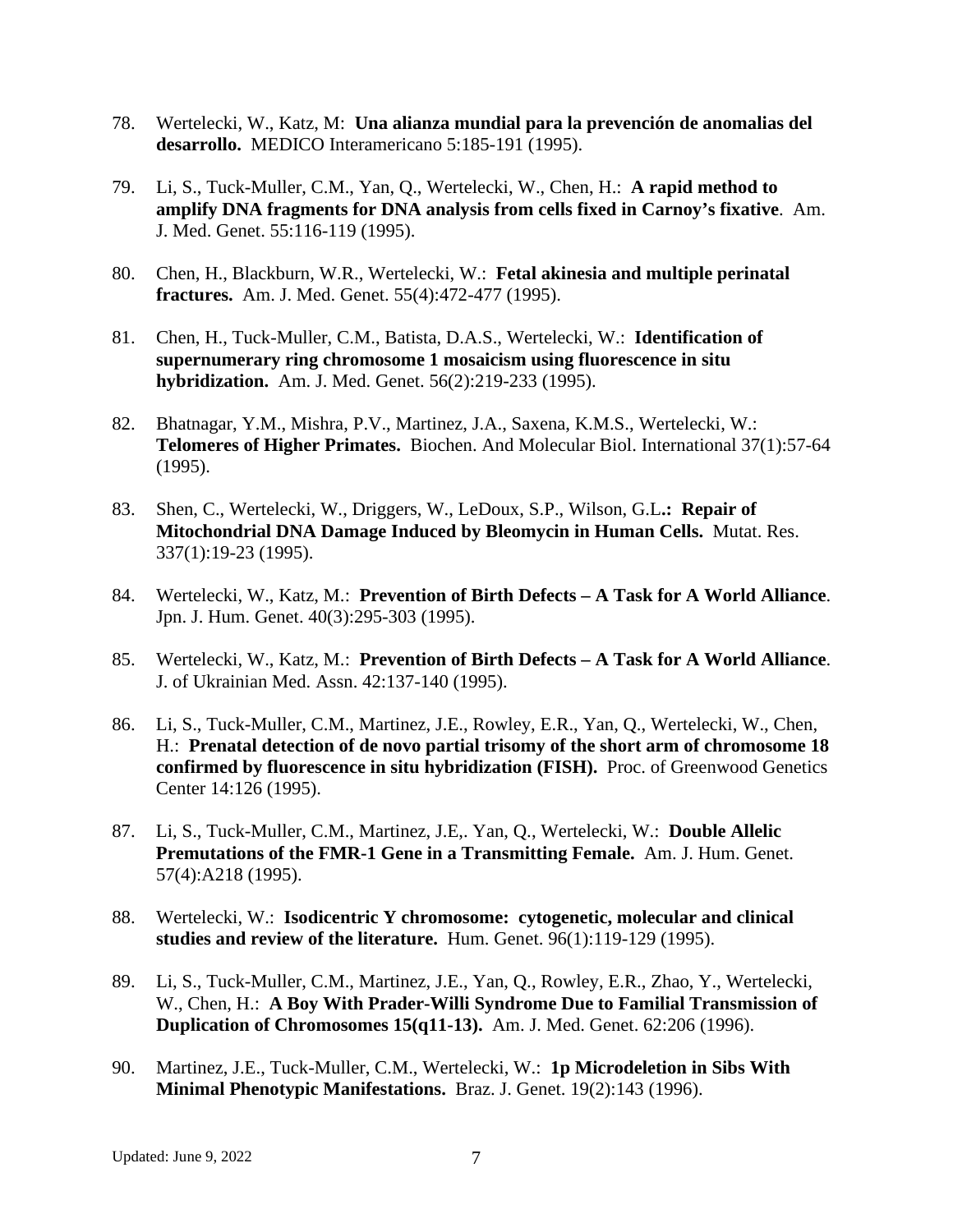- 91. Tuck-Muller, C.M., Chen, H., Martinez, J.E., Chen, C-C., Li, S., Kusyk, C.J., Batista, D.A., Bhatnagar, Y.M., Dowling, E., Wertelecki, W.: **Isodicentric Y Chromosome: Cytogenetic, Molecular, and Clinical Studies and Review of the Literature**. Hum. Genet. 96:119-129 (1996).
- 92. Wertelecki, W., Katz, M.: **Prevention of Birth Defects: A Task for a World Alliance**. Acta Paedia. Sinica. 37(3):168-172 (1996).
- 93. Tuck-Muller, C.M., Varela, M., Li, S., Pridjian, G., Chen, H., Wertelecki, W.: **Complex, five breakpoint intrachromosomal rearrangement ascertained through two recombinant offspring.** Am. J. Med. Genet. 63:392-395 (1996).
- 94. Widney G. **Dealing with Chernobyl's genetic legacy**. Lancet 1996 September 14, [https://doi.org/10.1016/So1400-6736\(05\)65628-0](https://doi.org/10.1016/So1400-6736(05)65628-0)
- 95. Martinez, J.E., Maertens, P., Wertelecki, W.: **Coffin-Lowry syndrome: Brain MRI findings in affected siblings.** Am. J. Med. Genet. 61(4):A106 (1997).
- 96. Georgy, B.A., Snow, R.D., Brogdon, B.G., Wertelecki, W.: **Neuroradiologic Findings in Marinesco-Sjögren Syndrome.** AJNR. Am. J. Neuroradiol. 19:281-283 (1998).
- 97. Martinez, J.E., Tuck-Muller, C.M., Wertelecki, W.: **1p Microdeletion in sibs with minimal phenotypic manifestations.** Proceedings of the Greenwood Genetic Center, Vol, 17 (1998).
- 98. Wertelecki, W., Salinas, C.F., Falus, G.D.: "**Medical Genetics Information and Training Network Throughout the Americas" A vision.** Biomedicine 1(2):43-44 (1998).
- 99. Chen, H., Martinez, J.E., Tuck-Muller, C.M., Wertelecki, W.: **Achondroplasia with I(21Q) Down syndrome.** Proceedings of the 3<sup>rd</sup> International Skeletal Dysplasia Meeting. (1998).
- 100. Li, S., Tuck-Muller, C.M., Martinez, J.E., Rowley, R., Chen, H., Wertelecki, W.: **Prenatal Detection of De Novo Duplication of the Short Arm of Chromosome 18 Confirmed by Fluorescence In Situ Hybridization (FISH).** Am. J. Med. Genet. 80(5):487-490 (1998).
- 101. Colige, A., Sieron, A.L., Li, S-W., Schwarze, U., Petty, E., Wertelecki, W., Wilcox, W., Krakow, D., Cohn, D.H., Reardon, W., Byers, P.H., Lapiére, C.M., Prockop, D.J., Nusgens, B.V.: **Human Ehlers-Danlos Syndrome Type VII C and Bovine Dermatosparaxis Are Caused by Mutations in the Procollagen I N-Proteinase Gene**. Am. J. Hum. Genet. 65:308-317 (1999).
- 102. Martinez, J.E., Tuck-Muller, C.M., Gasparrini, W., Li, S., Wertelecki, W.: 1p **Microdeletion in Siblings with Minimal Phenotypic Manifestations**. Am. J. Med. Genet. 82(2):107-109 (1999).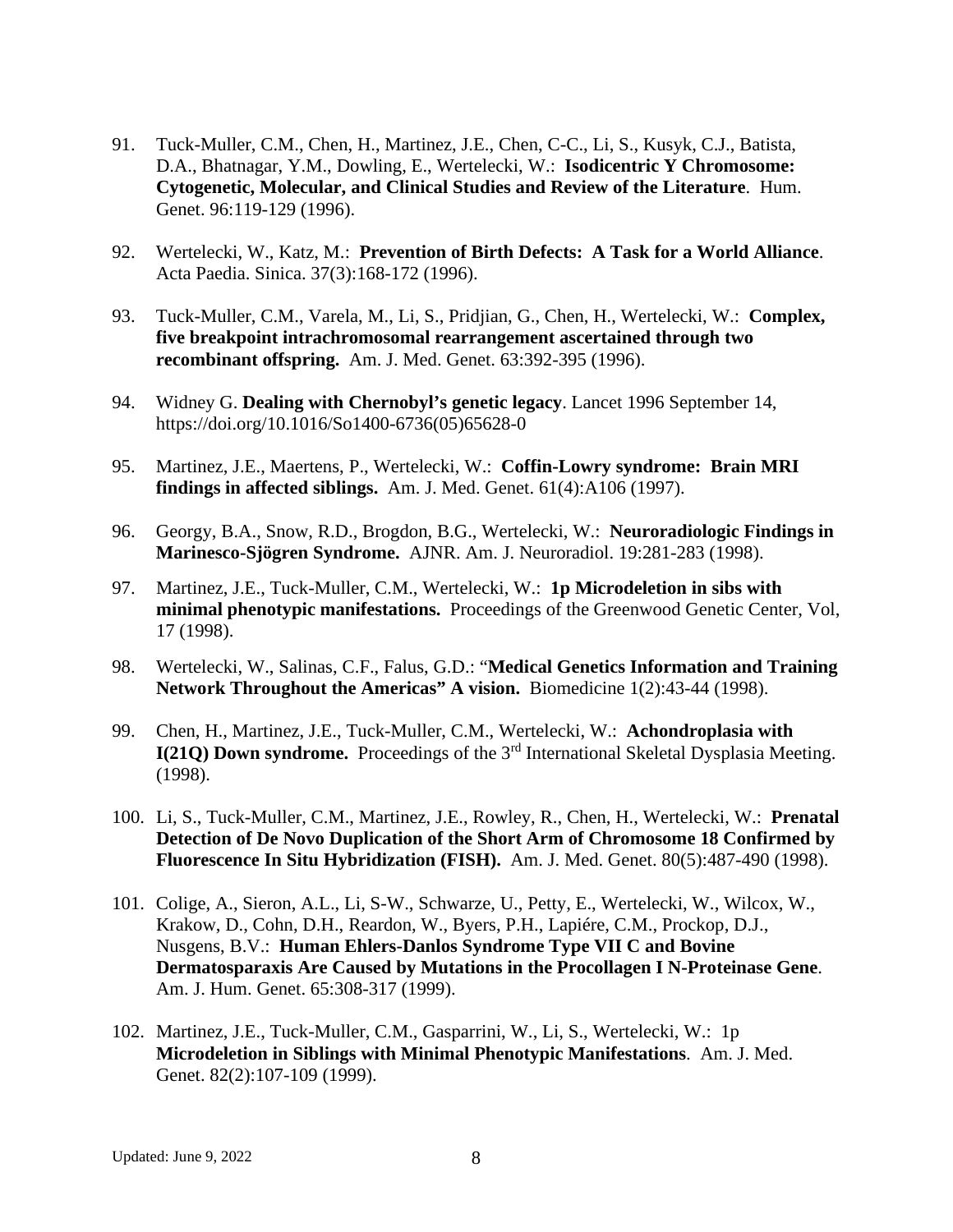- 103. Woolbright, L.A., Hilliard, M., Harshbarger, D.S., Wertelecki, W**.: Improving Medical Risk Factor Reporting on Birth Certificates in Alabama**. So. Med. J. 92(9):893-897 (1999).
- 104. Chen, H., Mu, X., Sonoda, T., Kim, K.C., Dailey, K., Martinez, J.E., Tuck-Muller, C.M., Wertelecki, W.: **FGFR3 Gene Mutation (Gly380Arg) With Achondroplasia and I(21q) Down Syndrome: Phenotype-Genotype Correlation**. So. Med. J. 93(6):622-624 (2000).
- 105. Tuck-Muller, C.M., Goodman, B.K., Li, S., Martinez, J.E., Chen, X.N., Wertelecki, W., Korenberg, J.R., Stetten, G.: **Partial Trisomy 7p Defined by Analysis of a Complex Chromosome Rearrangement Using a BAC Clone Panel**. Genet. Med. 3:126-131 (2001).
- 106. **Етичні проблеми профілактики вроджених вад розвитку** / Н.О.3имак-3акутня, І.Р.Бариляк, В.А. Вертелецький та ін. // Матер. І Нац. конгресу з біоетики. – Київ,  $2001. - C. 28.$
- 107. He, W., Tuck-Muller, C.M., Martinez, J.E., Li, S., Rowley, E.R., Wertelecki, W.: **Molecular Characterization of Ring Chromosome 16 From a Patient With Bilateral Cataracts**. Am. J. Med. Genet. 107:12-17 (2002)
- 108. Бариляк І. Р., Вертелецький В. **Роль громадських організацій у формуванні охорони здоров'я** // Тези доп. IX конгресу СФУЛТ (Луганськ, 19–22 серпня 2002 р.) —Луганськ — Київ — Чикаго, 2002. — С. 74.
- 109. Yuskiv N., Polishchuk S., Shevchuk S., Sosynyuk Z., Vihovska T., and Yevtushok L., Andelin C. O., Oakley G., Wertelecki, W.: **High Rates of Neural Tube Defects in Ukraine**. Birth Defects Research (A), Clinical and Molecular Teratology 70:400-402 (2004).
- 110. Wertelecki, W., Baryliak, I., Maslij, Ya., Dumanowska, M., Wolowyna, O., Yevtushok, L., Levchuk, N., Shevchuk, O.: **Register of Newborns is Essential Resource for Regional Medical Demographic Analysis.** Perinatology and Pediatrics Journal, 2/2004, p. 58-61.
- 111. **Реєстр новонароджених дітей - суттєвий ресурс для регіонального медикодемографічного аналізу** / В. Вертелецький, І. Бариляк, Я. Маслій, М. Думановська, О. Воловина, Л. Євтушок, Н. Левчук, О. Шевчук // Перинатологія та педіатрія. - 2004. - № 2. - С. 58-61. - Бібліогр.: с.61. - укp.
- 112. Wang, Y., Martinez, J, Wilson, G., He, X., Tuck-Muller, C., Maertens, P., Wertelecki, W., Chen, T.: A Novel RSK2 (RPS6KA3) **Gene Mutation Associated With Abnormal Brain MRI Findings in a Family With Coffin-Lowry Syndrome.** American Journal of Medical Genetics Part A 140A(12): 1274-1279 (2006).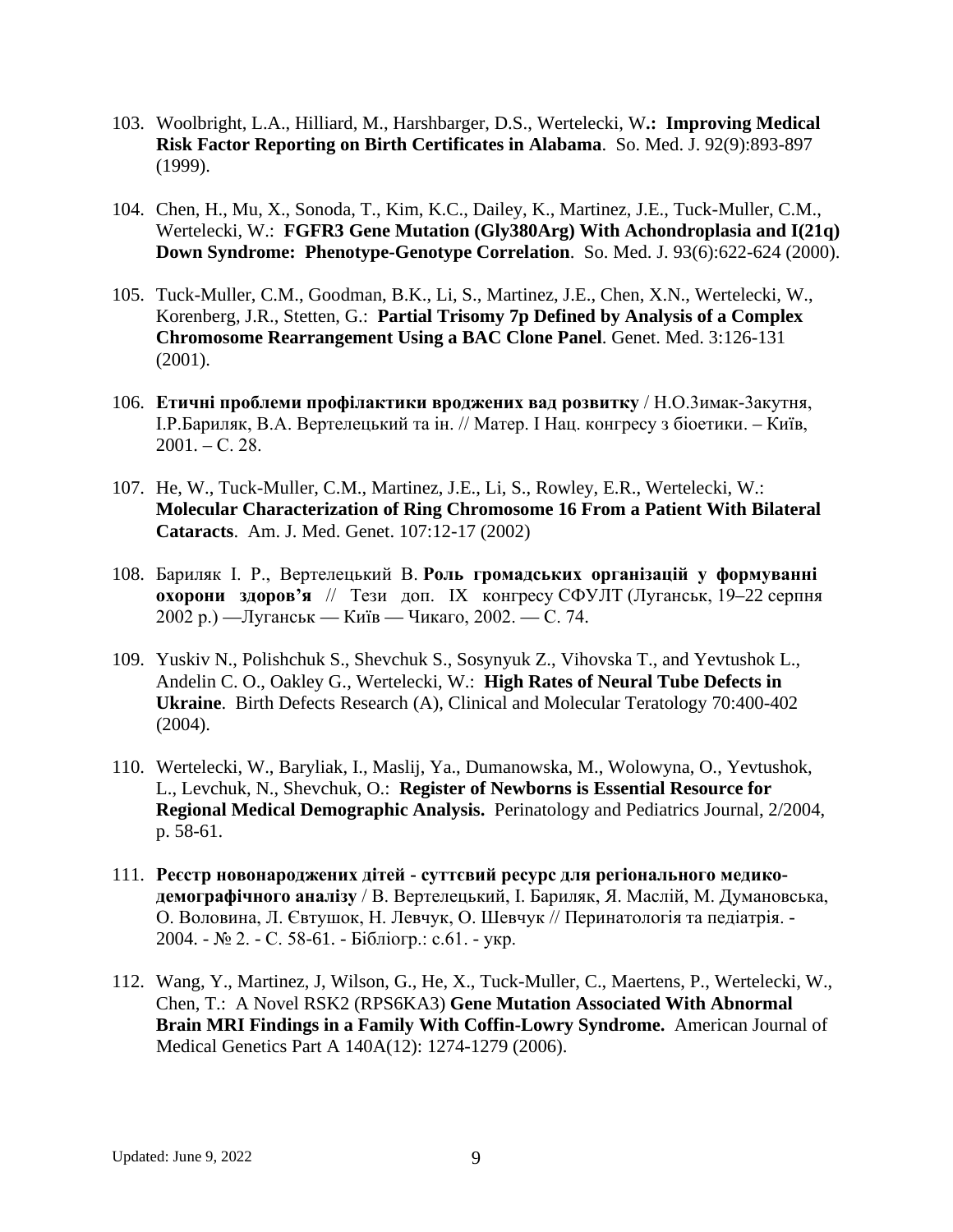- 113. Wertelecki, W.: **Birth Defects Surveillance in Ukraine - A Process**. Journal of Applied Genetics, 47(2):143-149 (2006)
- 114. Wertelecki, W.: **Rates of Neural Tube Defects in Ukraine Highest in Chornobyl Impacted Regions.** JUMANA, Vol. 51(1/155): 7-15, (2006).
- 115. Yevtushok, L., Zymak-Zakutnya, N., Polishuk, S., Yuskiv, N., Lapchenko, S., Oakley, G. P., Wertelecki, W. **Elevated Prevalence of NTD and Conjoined Twins in a Chornobyl Impacted Region of Ukraine.** Reproductive Toxicology 24(1):67 (2007).
- 116. Mastrioacovo P, Lisi A, Castilla E, Martinez-Frias M\_L, Bermejo E, Marengo L, Kucik J, Siffel C, Halliday J, Gatt M, Anneren G, Bianchi F, Canessa MA, Danderfer R, de Walle H, Harris J, Li Z, Lowry B, McDonnell R, Merlob P, Metneki J, Mutchinick O, Robert-Gnansia E, Scarano G, Sipek A, Potzsch S, Szabova E and Yevtushok L. **Gastroschisis and Associated Defects: An International Study.** American Journal of Medical Genetics Part A. 2007;Vol 143A:660-671.
- 117. Вертелецький В.Є., Бариляк І.Р., Афанасьєва Н.О.та ін. **Моніторинг вроджених вад розвитку за міжнародними стандартами в Україні**. – Збірник наукових праць "Досягнення і проблеми генетики, селекції та біотехнології". - Том 1, 2007. - С. 430- 434.
- 118. Вертелецький В. Є., Коржинський Ю. С., Бариляк І. Р., Забор В. С. **Маса тіла при народженні у дітей Волинської та Рівненської областей: стандарти для немовлят північно-західного регіону і оцінка результату вагітності . -** Перинатология и педиатрия. - 2008. - № 2. - С. 45-50. - Бібліогр.: 13 назв. - укp.
- 119. Kfir M, Yevtushok L, Onishchenko S, Wertelecki W, Bakhireva L, Chambers CD, Jones KL, Hull AD. **Can prenatal ultrasound detect the effects of in-utero alcohol exposure? A Pilot Study.** Ultrasound in Obstetrics and Gynecology 2009 May;33(6):683-689.
- 120. Needham KD, Yevtushok L, Lapchenko S, Wertelecki W, Garruto RM. **Dietary and activity patterns and implications for birth defects in the Chernobyl impacted Rivne-Polissia region of Ukraine.** American Journal of Human Biology 2009;21:261-262
- 121. Chambers CD, Yevtushok L, Bakhireva L, Prewitt L, Wertelecki WW, Jones KL. **Correlation of Early Pregnancy Alcohol Dose with Number of Physical Features of FASD in Infants Born in Ukraine.** 32nd Annual of the Research Society on Alcoholism Scientific Conference, San Diego, CA, Alcohol Clin Exp Res, 2009, June 20-24, 33(Suppl 1):11A-346A. A116.
- 122. Chambers CD, Uriu Adams JY, Keen CL, Yevtushok L, Wertelecki WW. **Micronutrient Levels in Plasma in Mid-Gestation Vary by Quantity of Alcohol Consumption in Pregnant Women in Ukraine.** 32nd Annual of the Research Society on Alcoholism Scientific Conference, San Diego, CA, Alcohol Clin Exp Res, 2009, June 20-24, 33(Suppl 1)11A-346A. A117.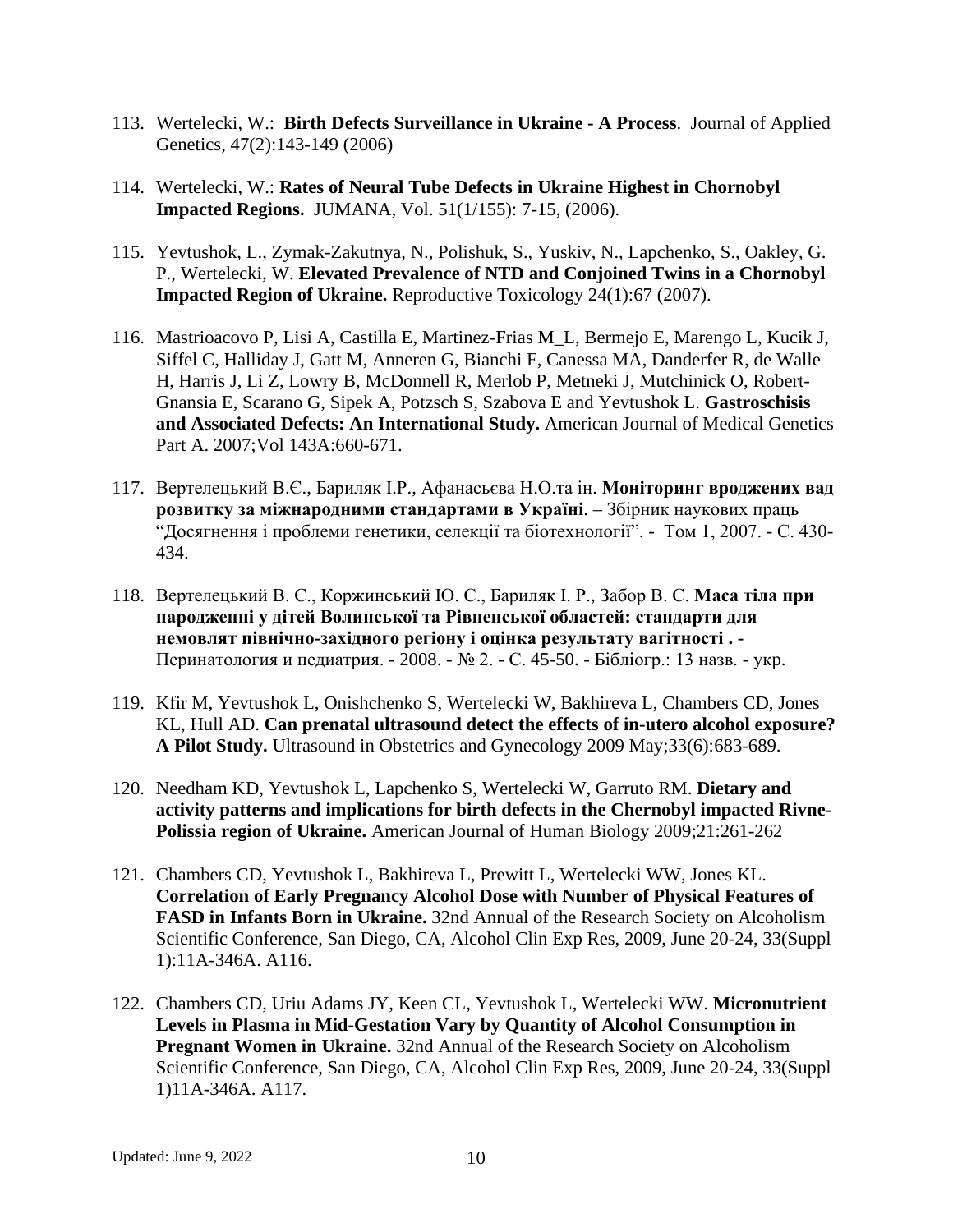- 123. Wertelecki W. **Malformations in a Chornobyl-Impacted Region**. Pediatrics. 2010 Apr;125(4):e836-43.
- 124. Keen CL, Uriu-Adams JY, Skalny A, Grabeklis A, Grabeklis S, Green K, Yevtushok L, Wertelecki W, Chambers CD.**The plausibility of maternal nutritional status being a contributing factor to the risk for fetal alcohol spectrum disorders: the potential influence of zinc status as an example.** Biofactors. 2010 Mar;36(2):125-35. Review.
- 125. Uriu-Adams, J.Y., Chambers, C.D., Gross, H.B., Ensunsa, J.L., Green, K., Le, A., Yevtushok L., Zymak-Sakutnya, H., Wertelecki, W. **Alcohol Drinking Patterns and Nutrient Status in Ukrainian Pregnant Women**. Birth Defects Research (Part A): Clinical and Molecular Teratology 88:382, 2010.
- 126. Leoncini E, Botto LD, Cocchi G, Annerén G, Bower C, Halliday J, Amar E, Bakker MK, Bianca S, Canessa Tapia MA, Castilla EE, Csáky-Szunyogh M, Dastgiri S, Feldkamp ML, Gatt M, Hirahara F, Landau D, Lowry RB, Marengo L, McDonnell R, Mathew TM, Morgan M, Mutchinick OM, Pierini A, Poetzsch S, Ritvanen A, Scarano G, Siffel C, Sípek A, Szabova E, Tagliabue G, Vollset SE, Wertelecki W, Zhuchenko L, Mastroiacovo P. **How valid are the rates of Down syndrome internationally? Findings from the International Clearinghouse for Birth Defects Surveillance and Research.** Am J Med Genet A. 2010 Jul;152A(7):1670-80.
- 127. Dancause KN, Yevtushok L, Lapchenko S, Shumlyansky I, Shevchenko G, Wertelecki W, Garruto RM. **Chronic radiation exposure in the Rivne-Polissia region of Ukraine: implications for birth defects**. Am J Hum Biol. 2010 Sep-Oct; 22(5):667-74.
- 128. Chambers CD, Uriu-Adams JY, Gross HB, Ensunsa JL, Green K, Le A, Yevtushok L, Zymak N, Wertelecki W, Keen CL. **Altered Maternal Nutritional Factors May Confer Risk of Fetal Alcohol Spectrum Disorders (FASD).** ACER 2010 June;34 Supp:293A.
- 129. Mastroiacovo P, Wertelecki W, Hilliard MP. IPDTOC Working Group. **Prevalence at birth of cleft lip with or without cleft palate: data from the International Perinatal Database of Typical Oral Clefts (IPDTOC).** Cleft Palate Craniofac J. 2011 Jan;48(1):66- 81.
- 130. Greenlees R, Neville A, Addor MC, Amar E, Arriola L, Bakker M, Barisic I, Boyd PA, Calzolari E, Doray B, Draper E, Vollset SE, Garne E, Gatt M, Haeusler M, Kallen K, Khoshnood B, Latos-Bielenska A, Martinez-Frias ML, Materna-Kiryluk A, Dias CM, McDonnell B, Mullaney C, Nelen V, O'Mahony M, Pierini A, Queisser-Luft A, Randrianaivo-Ranjatoélina H, Rankin J, Rissmann A, Ritvanen A, Salvador J, Sipek A, Tucker D, Verellen-Dumoulin C, Wellesley D, Wertelecki W. **EUROCAT member registries: organization and activities.** Birth Defects Res A Clin Mol Teratol. 2011 Mar;91 Suppl 1:S51-S100.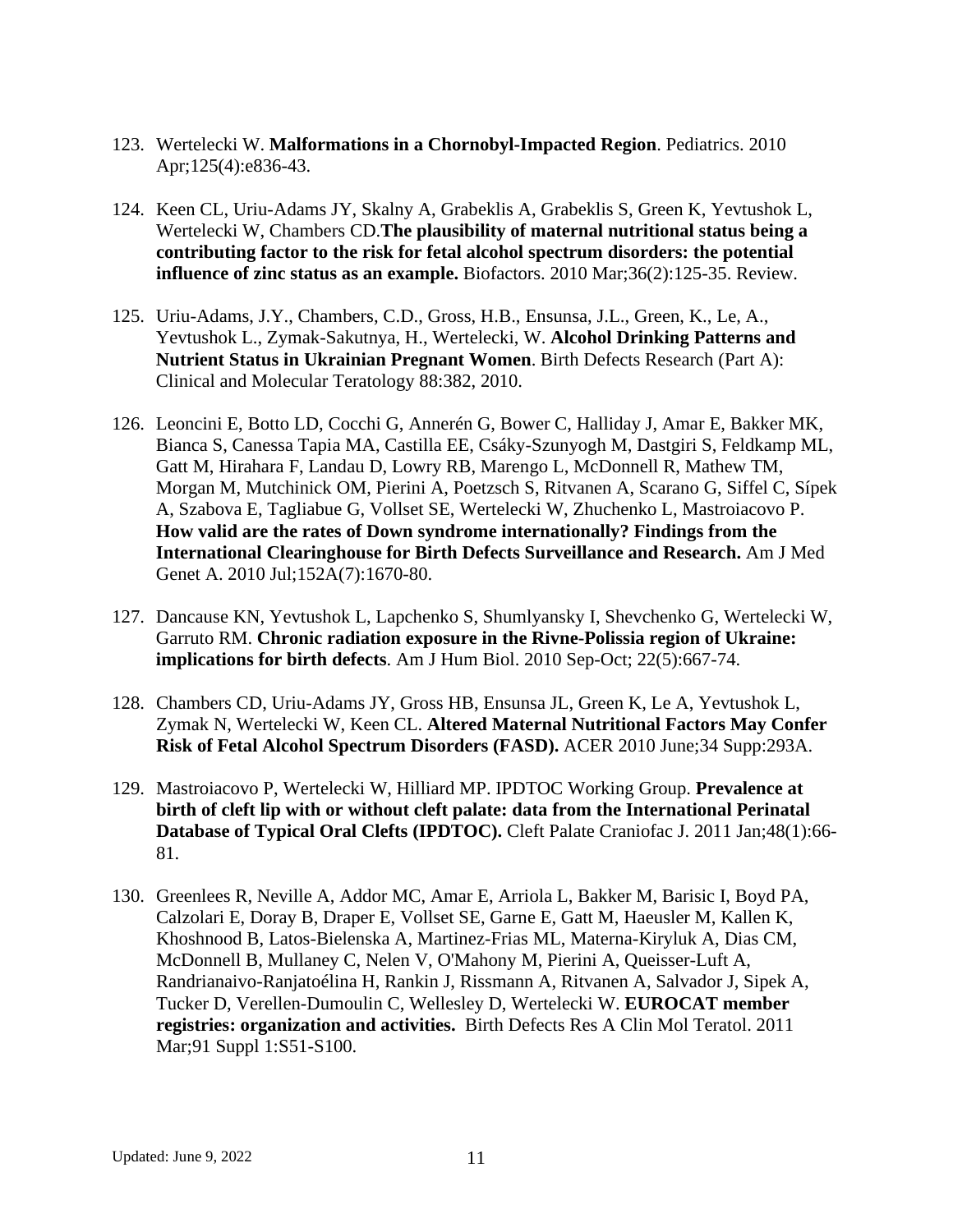- 131. Loane M, Dolk H, Garne E, Greenlees R; EUROCAT Working Group. **Paper 3: EUROCAT data quality indicators for population-based registries of congenital anomalies.** Birth Defects Res A Clin Mol Teratol. 2011 Mar;91 Suppl 1:S23-30. doi: 10.1002/bdra.20779. Epub 2011 Mar 7. Review. PubMed PMID: 21384530.
- 132. Loane M, Dolk H, Kelly A, Teljeur C, Greenlees R, Densem J; EUROCAT Working Group. **Paper 4: EUROCAT statistical monitoring: identification and investigation of ten year trends of congenital anomalies in Europe.** Birth Defects Res A Clin Mol Teratol. 2011 Mar;91 Suppl 1:S31-43. doi: 10.1002/bdra.20778. Epub 2011 Mar 4. Review. PubMed PMID: 21381187.
- 133. Khoshnood B, Greenlees R, Loane M, Dolk H; EUROCAT Project Management Committee; EUROCAT Working Group. **Paper 2: EUROCAT public health indicators for congenital anomalies in Europe.** Birth Defects Res A Clin Mol Teratol. 2011 Mar;91 Suppl 1:S16-22. doi: 10.1002/bdra.20776. Epub 2011 Mar 4. Review. PubMed PMID: 21381186; PubMed Central PMCID: PMC3320858.
- 134. Dolk H, Loane M, Garne E; European Surveillance of Congenital Anomalies (EUROCAT) Working Group. **Congenital heart defects in Europe: prevalence and perinatal mortality, 2000 to 2005.** Circulation. 2011 Mar 1;123(8):841-9. doi: 10.1161/CIRCULATIONAHA.110.958405. Epub 2011 Feb 14. PubMed PMID: 21321151.
- 135. Bakhireva LN, Wilsnack SC, Kristjanson A, Yevtushok L, Onishenko S, Wertelecki W, Chambers CD. **Paternal drinking, intimate relationship quality, and alcohol consumption in pregnant Ukrainian women.** Journal of Studies of Alcohol and Drugs. 2011 Jul;72(4):536-44.
- 136. Carlson C, Uriu-Adams J, Chambers C, Yevtushok L, Zymak-Zakutnya N, Wertelecki W, Keen C. **Low Vitamin D status is a common finding in a population of pregnant women enrolled in a nutrition intervention study in the Ukraine**. *FASEB J April 2012 26:lb281.*
- 137. Yevtushok LS, Zymak-Zakutnia NO, Kalynka SO, Korzhynkyy YS, Sosynyuk ZO, Wertelecki W. **Population monitoring of congenital malformations according to international standards.** Archives of Clinical and Experimental Medicine. 2012. 21:153- 155 (in Ukrainian).
- 138. Pedersen RN, Calzolari E, Husby S, Garne E; EUROCAT Working group. **Oesophageal atresia: prevalence, prenatal diagnosis and associated anomalies in 23 European regions**. Arch Dis Child. 2012 Mar;97(3):227-32.
- 139. Khoshnood B, Loane M, Garne E, Addor MC, Arriola L, Bakker M, Barisic I, Bianca S, Boyd P, Calzolari E, Doray B, Draper E, Gatt M, Haeusler M, Melve KK, Latos-Bielenska A, McDonnell B, Mullaney C, Nelen V, O'Mahony M, Pierini A, Queisser-Luft A, Randrianaivo H, Rankin J, Rissmann A, Salvador J, Tucker D, Verellen-Dumoulin C,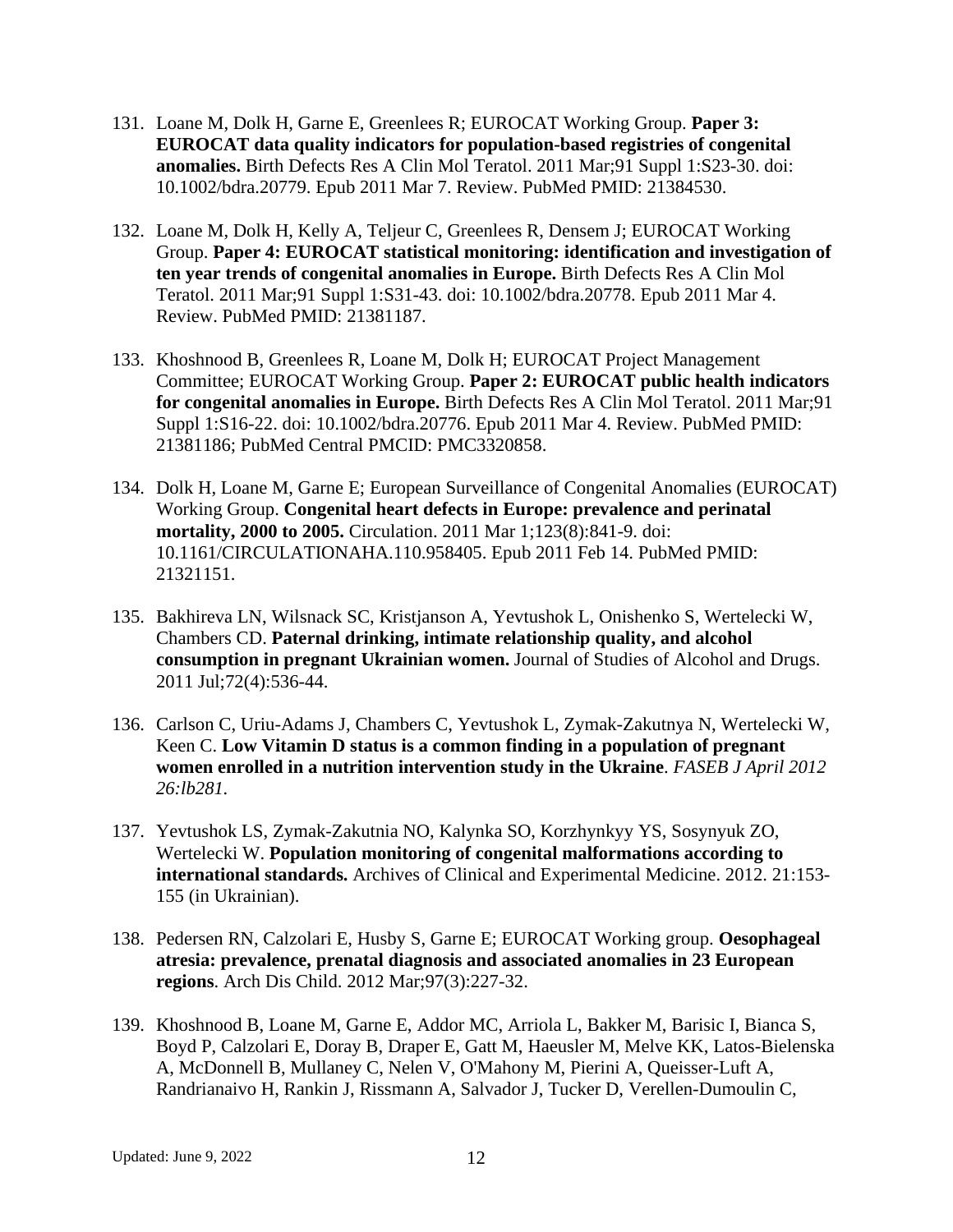Wellesley D, Zymak-Zakutnya N, Dolk H. **Recent decrease in the prevalence of congenital heart defects in Europe**. J Pediatr. 2013 Jan;162(1):108-13.e2. doi: 10.1016/j.jpeds.2012.06.035. Epub 2012 Jul 24. PubMed PMID: 22835879.

- 140. Loane M, Morris JK, Addor MC, Arriola L, Budd J, Doray B, Garne E, Gatt M, Haeusler M, Khoshnood B, Klungsøyr Melve K, Latos-Bielenska A, McDonnell B, Mullaney C, O'Mahony M, Queisser-Wahrendorf A, Rankin J, Rissmann A, Rounding C, Salvador J, Tucker D, Wellesley D, Yevtushok L, Dolk H. **Twenty-year trends in the prevalence of Down syndrome and other trisomies in Europe: impact of maternal age and prenatal screening.** Eur J Hum Genet. 2013 Jan;21(1):27-33. doi:10.1038/ejhg.2012.94. Epub 2012 Jun 20. PubMed PMID: 22713804; PubMed Central PMCID: PMC3522199.
- 141. Wijers CH, van Rooij IA, Bakker MK, Marcelis CL, Addor MC, Barisic I, Béres J, Bianca S, Bianchi F, Calzolari E, Greenlees R, Lelong N, Latos-Bielenska A, Dias CM, McDonnell R, Mullaney C, Nelen V, O'Mahony M, Queisser-Luft A, Rankin J, Zymak-Zakutnia N, de Blaauw I, Roeleveld N, de Walle HE. **Anorectal malformations and pregnancy-related disorders: a registry-based case-control study in 17 European regions.** BJOG. 2013 Aug;120(9):1066-74.
- 142. Wertelecki W, Yevtushok L, Zymak-Zakutnia N, Wang B, Sosyniuk Z, Lapchenko S, Hobart HH. **Blastopathies and microcephaly in a Chornobyl Impacted Region of Ukraine**. Congenit Anom (Kyoto). 2014 Aug;54(3):125-49.
- 143. McGivern MR, Best KE, Rankin J, Wellesley D, Greenlees R, Addor MC, Arriola L, de Walle H, Barisic I, Beres J, Bianchi F, Calzolari E, Doray B, Draper ES, Garne E, Gatt M, Haeusler M, Khoshnood B, Klungsoyr K, Latos-Bielenska A, O'Mahony M, Braz P, McDonnell B, Mullaney C, Nelen V, Queisser-Luft A, Randrianaivo H, Rissmann A, Rounding C, Sipek A, Thompson R, Tucker D, Wertelecki W, Martos C. **Epidemiology of congenital diaphragmatic hernia in Europe: a register-based study.** Arch Dis Child Fetal Neonatal Ed. 2014 Nov 19. pii: fetalneonatal-2014-306174.
- 144. Chambers CD, Yevtushok L, Zymak-Zakutnya N, Korzhynskyy Y, Ostapchuk L, Akhmedzhanova D, Chan PH, Xu R, Wertelecki W. **Prevalence and predictors of maternal alcohol consumption in 2 regions of Ukraine.** Alcohol Clin Exp Res. 2014 Apr;38(4):1012-9.
- 145. Luteijn JM, Dolk H, Addor MC, Arriola L, Barisic I, Bianchi F, Calzolari E,Draper E, Garne E, Gatt M, Haeusler M, Khoshnood B, McDonnell B, Nelen V, O'Mahony M, Mullaney C, Queisser-Luft A, Rankin J, Tucker D, Verellen-Dumoulin C,de Walle H, Yevtushok L. **Seasonality of congenital anomalies in Europe.** Birth Defects Res A Clin Mol Teratol. 2014 Apr;100(4):260-9. doi: 10.1002/bdra.23231. Epub 2014 Mar 17. PubMed PMID: 24639385.
- 146. Ezgu F, Krejci P, Li S, de Sousa C, Graham JM Jr, Hansmann I, He W, Porpora K, Wand D, Wertelecki W, Schneider A, Wilcox WR. **Phenotype-genotype correlations in patients with Marinesco-Sjögren syndrome**. Clin Genet. 2014 Jul;86(1):74-84.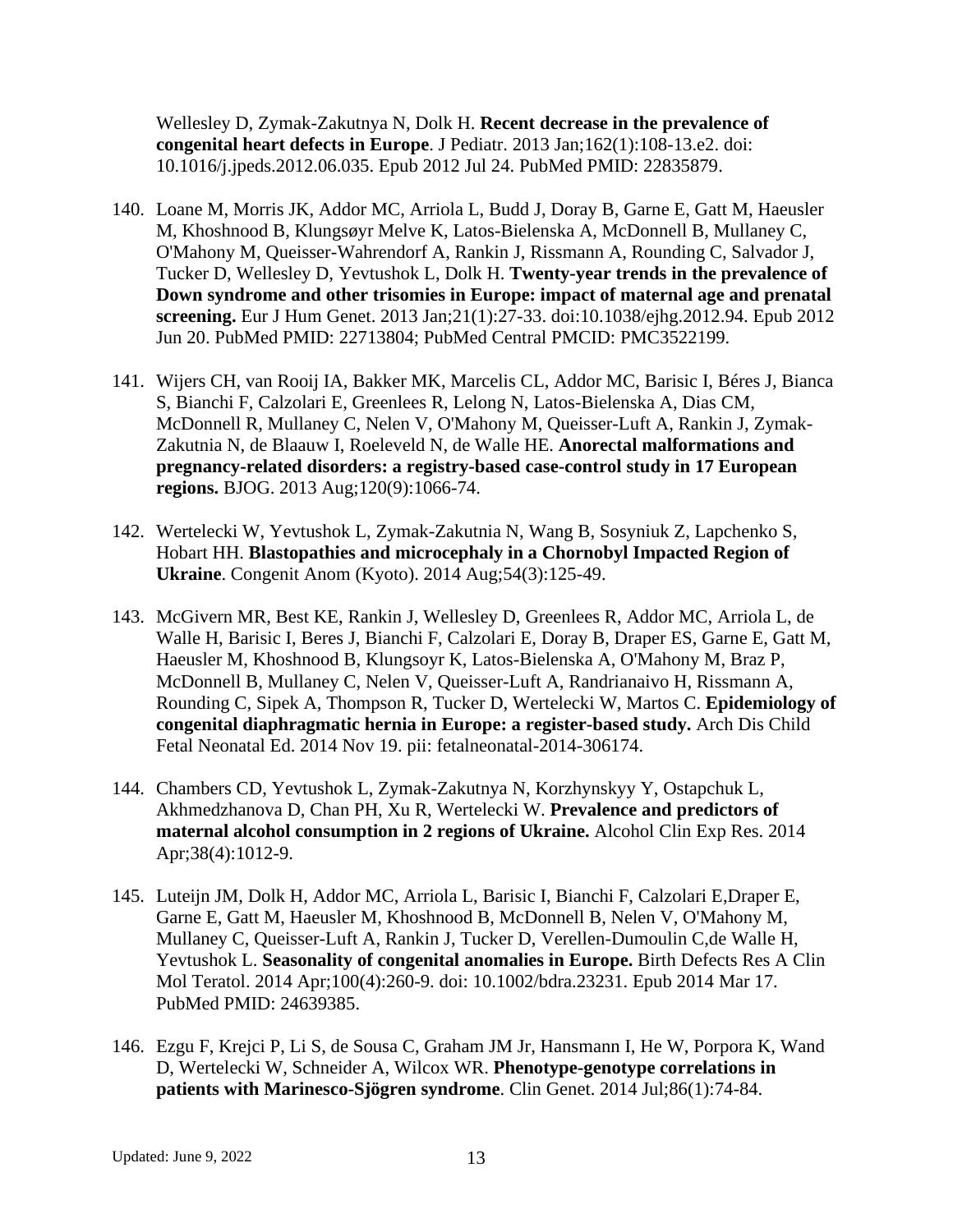- 147. Best KE, Addor MC, Arriola L, Balku E, Barisic I, Bianchi F, Calzolari E, Curran R, Doray B, Draper E, Garne E, Gatt M, Haeusler M, Bergman J, Khoshnood B, Klungsoyr K, Martos C, Materna-Kiryluk A, Matias Dias C, McDonnell B, Mullaney C, Nelen V, O'Mahony M, Queisser-Luft A, Randrianaivo H, Rissmann A, Rounding C, Sipek A, Thompson R, Tucker D, Wellesley D, Zymak-Zakutnia N, Rankin J. **Hirschsprung's disease prevalence in Europe: a register based study.** Birth Defects Res A Clin Mol Teratol. 2014 Sep;100(9):695-702. doi: 10.1002/bdra.23269. Epub 2014 Jul 26. PubMed PMID: 25066220.
- 148. Morris JK, Garne E, Wellesley D, Addor MC, Arriola L, Barisic I, Beres J, Bianchi F, Budd J, Dias CM, Gatt M, Klungsoyr K, Khoshnood B, Latos-Bielenska A, Mullaney C, Nelen V, Neville AJ, O'Mahony M, Queisser-Luft A, Randrianaivo H, Rankin J, Rissmann A, Rounding C, Sipek A, Stoianova S, Tucker D, de Walle H, Yevtushok L, Loane M, Dolk H. **Major congenital anomalies in babies born with Down syndrome: a EUROCAT population-based registry study.** Am J Med Genet A. 2014 Dec;164A(12):2979-86. doi: 10.1002/ajmg.a.36780. Epub 2014 Sep 24. PubMed PMID: 25257471.
- 149. Kable JA, Coles CD, Keen CL, Uriu-Adams JY, Jones KL, Yevtushok L, Kulikovsky Y, Wertelecki W, Pedersen TL, Chambers CD; CIFASD. **The impact of micronutrient supplementation in alcohol-exposed pregnancies on information processing skills in Ukrainian infants.** Alcohol. 2015 Nov;49(7):647-56. doi: 10.1016/j.alcohol.2015.08.005. Epub 2015 Sep 25. PubMed PMID: 26493109; PubMed Central PMCID: PMC4636447.
- 150. Luteijn JM, Addor MC, Arriola L, Bianchi F, Garne E, Khoshnood B, Nelen V, Neville A, Queisser-Luft A, Rankin J, Rounding C, Verellen-Dumoulin C, de Walle H, Wellesley D, Wreyford B, Yevtushok L, de Jong-van den Berg L, Morris J, Dolk H. **The Association of H1N1 Pandemic Influenza with Congenital Anomaly Prevalence in Europe: An Ecological Time Series Study**. Epidemiology. 2015 Nov;26(6):853-61. doi: 10.1097/EDE.0000000000000372. PubMed PMID: 26327589.
- 151. Springett A, Wellesley D, Greenlees R, Loane M, Addor MC, Arriola L, Bergman J, Cavero-Carbonell C, Csaky-Szunyogh M, Draper ES, Garne E, Gatt M, Haeusler M, Khoshnood B, Klungsoyr K, Lynch C, Dias CM, McDonnell R, Nelen V, O'Mahony M, Pierini A, Queisser-Luft A, Rankin J, Rissmann A, Rounding C, Stoianova S, Tuckerz D, Zymak-Zakutnia N, Morris JK. **Congenital anomalies associated with trisomy 18 or trisomy 13: A registry-based study in 16 European countries, 2000-2011.** Am J Med Genet A. 2015 Dec;167A(12):3062-9. doi: 10.1002/ajmg.a.37355. Epub 2015 Sep 8. PubMed PMID: 26347425.
- 152. Coles CD, Kable JA, Keen CL, Jones KL, Wertelecki W, Granovska IV, Pashtepa AO, Chambers CD; CIFASD. **Dose and Timing of Prenatal Alcohol Exposure and Maternal Nutritional Supplements: Developmental Effects on 6-Month-Old Infants.** Matern Child Health J. 2015 Dec;19(12):2605-14. doi: 10.1007/s10995-015-1779-x. PubMed PMID: 26164422; PubMed Central PMCID: PMC4644455.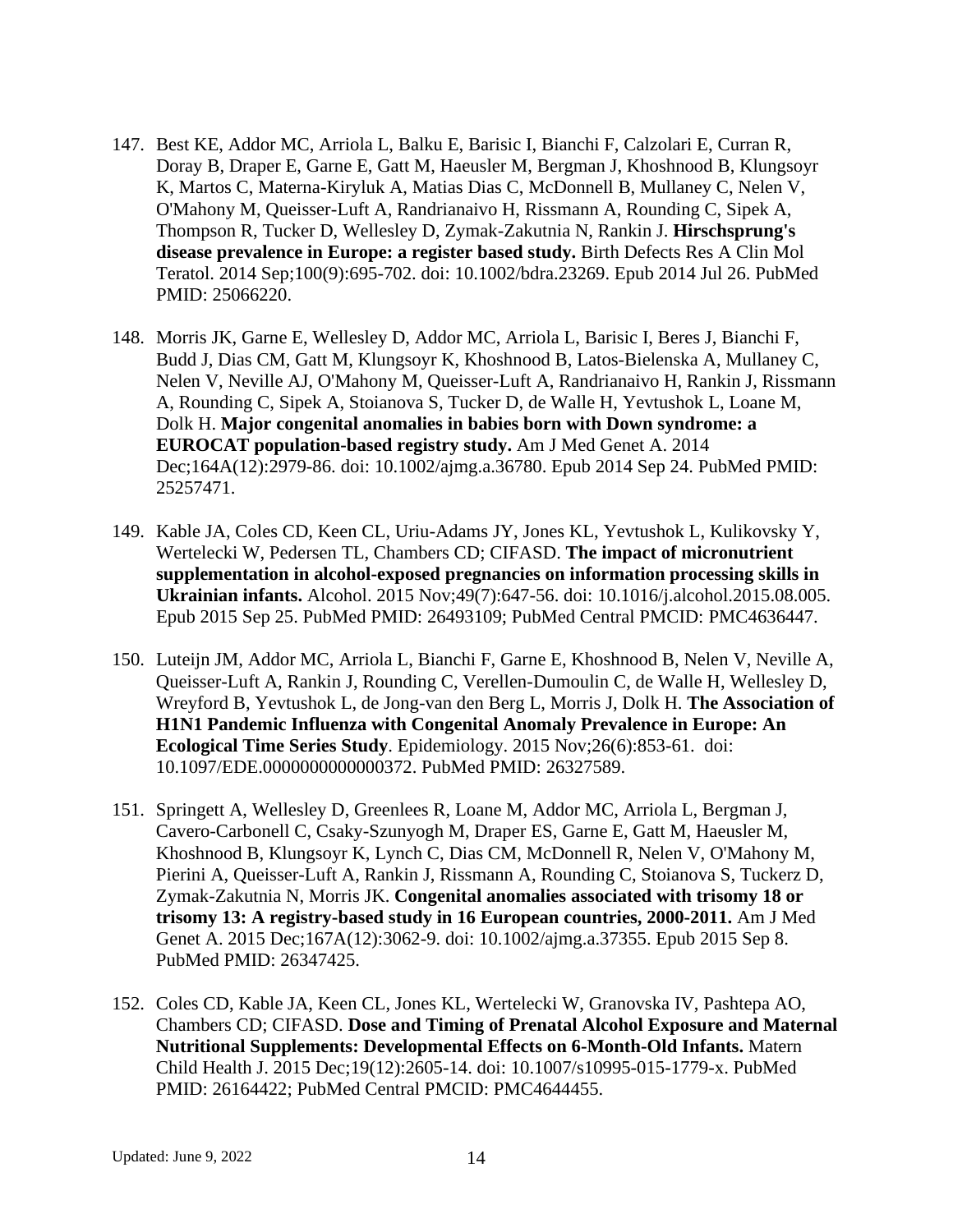- 153. Bergman JE, Loane M, Vrijheid M, Pierini A, Nijman RJ, Addor MC, Barisic I, Béres J, Braz P, Budd J, Delaney V, Gatt M, Khoshnood B, Klungsøyr K, Martos C, Mullaney C, Nelen V, Neville AJ, O'Mahony M, Queisser-Luft A, Randrianaivo H, Rissmann A, Rounding C, Tucker D, Wellesley D, Zymak-Zakutnia N, Bakker MK, de Walle HE. **Epidemiology of hypospadias in Europe: a registry-based study.** World J Urol. 2015 Dec;33(12):2159-67. doi: 10.1007/s00345-015-1507-6. Epub 2015 Feb 25. PubMed PMID: 25712311; PubMed Central PMCID: PMC4655014.
- 154. Carlson CR, Uriu-Adams JY, Chambers CD, Yevtushok L, Zymak-Zakutnya N, Chan PH, Wertelecki W, Keen CL. **Low Vitamin D Status in Alcohol-Exposed and Low/unexposed pregnant Ukrainian Women**. Nutrients 2015, 7, 1-x manuscripts; doi:10.3390/nu70x000x
- 155. Sowell K, Uriu-Adams J, Graham J, Chambers C, Coles C, Yevtushok L, Zymak-Zakutnya N, Wertelecki W, Keen C. **Plasma IL-6 Levels are Elevated During the Third Trimester in Alcohol-Exposed Women with Children Diagnosed with Fetal Alcohol Spectrum Disorder (FASD) Compared to Alcohol–Exposed Women with Normally Developed Children**. *FASEB J April 2015 29:913.7.*
- 156. Wertelecki W, Koerblein A, Ievtushok B, Zymak-Zakutnia N, Komov O, Kuznietsov I, Lapchenko S, Sosyniuk Z. **Elevated congenital anomaly rates and incorporated cesium-137 in the Polissia region of Ukraine**. Birth Defects Res A Clin Mol Teratol. 2016 Mar;106(3):194-200. doi: 10.1002/bdra.23476. PubMed PMID: 26871487.
- 157. Bandoli G, Coles CD, Kable JA, Wertelecki W, Granovska IV, Pashtepa AO, Chambers CD; CIFASD. **Assessing the Independent and Joint Effects of Unmedicated Prenatal Depressive Symptoms and Alcohol Consumption in Pregnancy and Infant Neurodevelopmental Outcomes.** Alcohol Clin Exp Res. 2016 Jun;40(6):1304-11. doi: 10.1111/acer.13081. PubMed PMID: 27129610; PubMed Central PMCID: PMC4889502.
- 158. Montag AC, Hull AD, Yevtushok L, Zymak-Zakutnya N, Sosyniuk Z, Dolhov V, Jones KL, Wertelecki W, Chambers CD; CIFASD. **Second-Trimester Ultrasound as a Tool for Early Detection of Fetal Alcohol Spectrum Disorders.** Alcohol Clin Exp Res. 2016 Nov;40(11):2418-2425. doi: 10.1111/acer.13232. PubMed PMID: 27688069.
- 159. Kable JA, Coles CD, Jones KL, Yevtushok L, Kulikovsky Y, Wertelecki W, Chambers CD; CIFASD. **Cardiac Orienting Responses Differentiate the Impact of Prenatal Alcohol Exposure in Ukrainian Toddlers.** Alcohol Clin Exp Res. 2016 Nov;40(11):2377-2384. doi: 10.1111/acer.13221. PubMed PMID: 27650880; PubMed Central PMCID: PMC5073038.
- 160. Wertelecki W, Chambers CD, Yevtushok L, Zymak-Zakutnya N, Sosyniuk Z, Lapchenko S, Ievtushok B, Akhmedzhanova D, Komov O. **Chornobyl 30 years later: Radiation, pregnancies, and developmental anomalies in Rivne, Ukraine.** Eur J Med Genet. 2016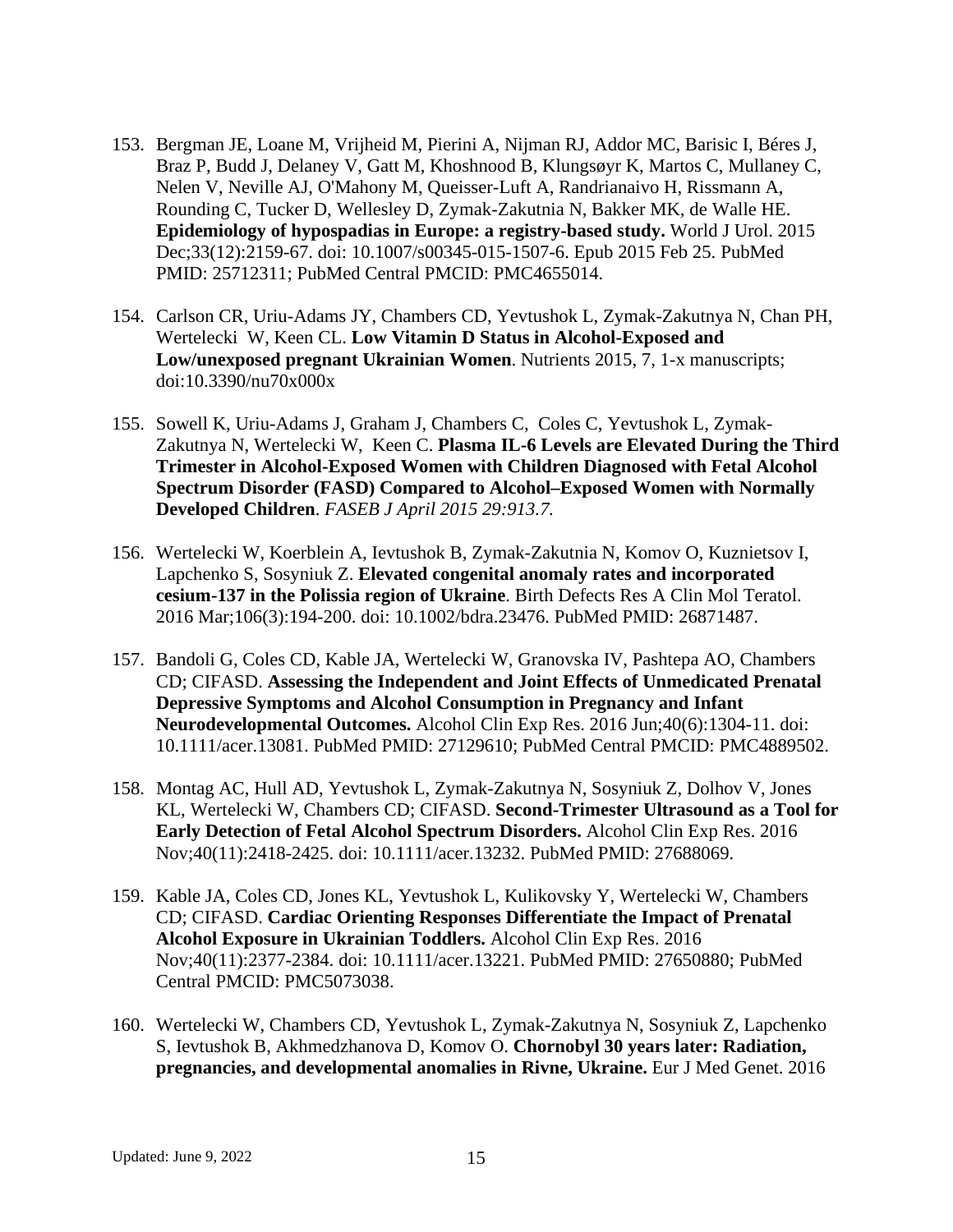Sep 30. pii: S1769-7212(16)30372-X. doi: 10.1016/j.ejmg.2016.09.019. PubMed PMID: 27697599.

- 161. Вертелецький В.Є., Євтушок Б.А., Зимак- Закутня Н.О., Калинка С.О., Коржинський Ю.С., Лапченко С.Ф., Сосинюк З.О. **Вроджені вади розвитку, Полісся, Чорнобиль**. - Неонатологія, хірургія та перинатальна медицина. – С. 5-14.
- 162. Базилевич А. **Епідемія вад невральної трубки в Україні, або чому не попереджується дитяча смертність та інвалідність** / А. Базилевич, О. Тичківська, Л. Євтушок, В. Вертелецький // Праці наукового товариства ім. Шевченка. Медичні науки. - 2016. - Т. 47. - С. 47-56. - Режим доступу: http://nbuv.gov.ua/UJRN/pntsh\_lik\_2016\_47\_8.
- 163. Balaraman S, Schafer JJ, Tseng AM, Wertelecki W, Yevtushok L, Zymak-Zakutnya N, Chambers CD, Miranda RC. **Plasma miRNA Profiles in Pregnant Women Predict Infant Outcomes following Prenatal Alcohol Exposure**. PLoS One. 2016 Nov 9;11(11):e0165081. doi: 10.1371/journal.pone.0165081. PubMed PMID: 27828986.
- 164. Mesa DA, Kable JA, Coles CD, Jones KL, Yevtushok L, Kulikovsky Y, Wertelecki W, Coleman TP, Chambers CD; CIFASD. **The Use of Cardiac Orienting Responses as an Early and Scalable Biomarker of Alcohol-Related Neurodevelopmental Impairment.** Alcohol Clin Exp Res. 2017 Jan;41(1):128-138. doi: 10.1111/acer.13261. Epub 2016 Nov 24. PubMed PMID: 27883195; PubMed Central PMCID: PMC5205554.
- 165. Carlson CR Jr, Uriu-Adams JY, Chambers CD, Yevtushok L, Zymak-Zakutnya N, Chan PH, Schafer JJ, Wertelecki W, Keen CL. **Vitamin D Deficiency in Pregnant Ukrainian Women: Effects of Alcohol Consumption on Vitamin D Status.** J Am Coll Nutr. 2017 Jan;36(1):44-56. doi: 10.1080/07315724.2016.1174091. PubMed PMID: 28169608.
- 166. Boyle B, Garne E, Loane M, Addor MC, Arriola L, Cavero-Carbonell C, Gatt M, Lelong N, Lynch C, Nelen V, Neville AJ, O'Mahony M, Pierini A, Rissmann A, Tucker D, Zymak-Zakutnia N, Dolk H. **The changing epidemiology of Ebstein's anomaly and its relationship with maternal mental health conditions: a European registry-based study.** Cardiol Young. 2017 May;27(4):677-685. doi: 10.1017/S1047951116001025. Epub 2016 Aug 30. PubMed PMID: 27572669.
- 167. Given JE, Loane M, Garne E, Nelen V, Barisic I, Randrianaivo H, Khoshnood B, Wiesel A, Rissmann A, Lynch C, Neville AJ, Pierini A, Bakker M, Klungsoyr K, Latos Bielenska A, Cavero-Carbonell C, Addor MC, Zymak-Zakutnya N, Tucker D, Dolk H. **Gastroschisis in Europe - A Case-malformed-Control Study of Medication and Maternal Illness during Pregnancy as Risk Factors**. Paediatr Perinat Epidemiol. 2017 Nov;31(6):549-559. doi: 10.1111/ppe.12401. Epub 2017 Aug 25. PubMed PMID: 28841756.
- 168. Groen H, Bouman K, Pierini A, Rankin J, Rissmann A, Haeusler M, Yevtushok L, Loane M, Erwich JJHM, de Walle HEK. **Stillbirth and neonatal mortality in pregnancies complicated by major congenital anomalies: Findings from a large European cohort**.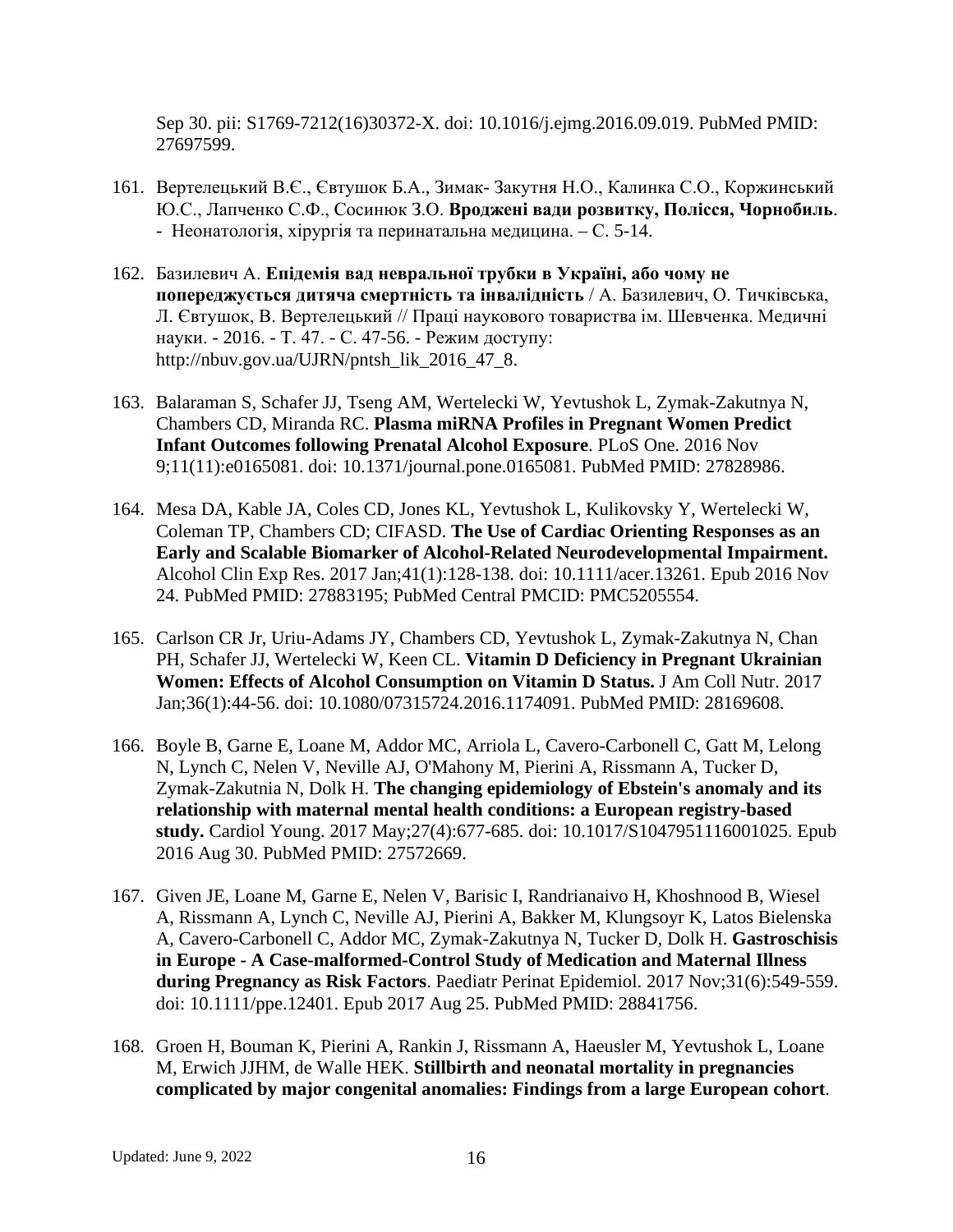Prenat Diagn. 2017 Nov;37(11):1100-1111. doi: 10.1002/pd.5148. Epub 2017 Oct 6. PubMed PMID: 28837248.

- 169. Sowell KD, Uriu-Adams JY, Van de Water J, Chambers CD, Coles CD, Kable JA, Yevtushok L, Zymak-Zakutnya N, Wertelecki W, Keen CL; **Collaborative Initiative on Fetal Alcohol Spectrum Disorders (CIFASD). Implications of altered maternal cytokine concentrations on infant outcomes in children with prenatal alcohol exposure**. Alcohol. 2018 May;68:49-58. doi: 10.1016/j.alcohol.2017.08.006. Epub 2017 Aug 12. PubMed PMID: 29453023; PubMed Central PMCID: PMC5820219.
- 170. Boyle B, Addor MC, Arriola L, Barisic I, Bianchi F, Csáky-Szunyogh M, de Walle HEK, Dias CM, Draper E, Gatt M, Garne E, Haeusler M, Källén K, Latos-Bielenska A, McDonnell B, Mullaney C, Nelen V, Neville AJ, O'Mahony M, Queisser-Wahrendorf A, Randrianaivo H, Rankin J, Rissmann A, Ritvanen A, Rounding C, Tucker D, Verellen-Dumoulin C, Wellesley D, Wreyford B, Zymak-Zakutnia N, Dolk H. **Estimating Global Burden of Disease due to congenital anomaly: an analysis of European data**. Arch Dis Child Fetal Neonatal Ed. 2018 Jan;103(1):F22-F28. doi: 10.1136/archdischild-2016- 311845. Epub 2017 Jun 30. PubMed PMID: 28667189; PubMed Central PMCID: PMC5750368.
- 171. Bodnar TS, Raineki C, Wertelecki W, Yevtushok L, Plotka L, Zymak-Zakutnya N, Honerkamp-Smith G, Wells A, Rolland M, Woodward TS, Coles CD, Kable JA, Chambers CD, Weinberg J; Collaborative Initiative on Fetal Alcohol Spectrum Disorders (CIFASD). **Altered maternal immune networks are associated with adverse child neurodevelopment: Impact of alcohol consumption during pregnancy.** Brain Behav Immun. 2018 Oct;73:205-215. doi: 10.1016/j.bbi.2018.05.004. Epub 2018 May 5. PubMed PMID: 29738852; PubMed Central PMCID: PMC6344127.
- 172. Wertelecki W, Yevtushok L, Kuznietsov I, Komov O, Lapchenko S, Akhmedzanova D, Ostapchuk L. **Chornobyl, radiation, neural tube defects, and microcephaly.** Eur J Med Genet. 2018 Sep;61(9):556-563. doi: 10.1016/j.ejmg.2018.06.005. Epub 2018 Jun 13. PubMed PMID: 29908351.
- 173. Barisic I, Boban L, Akhmedzhanova D, Bergman JEH, Cavero-Carbonell C, Grinfelde I, Materna-Kiryluk A, Latos-Bieleńska A, Randrianaivo H, Zymak-Zakutnya N, Sansovic I, Lanzoni M, Morris JK. Beckwith Wiedemann syndrome: **A population-based study on prevalence, prenatal diagnosis, associated anomalies and survival in Europe.** Eur J Med Genet. 2018 Sep;61(9):499-507. doi: 10.1016/j.ejmg.2018.05.014. Epub 2018 May 31. PubMed PMID: 29753922.
- 174. Morris JK, Garne E, Loane M, Addor MC, Barisic I, Bianchi F, Gatt M, Lanzoni M, Lynch C, Mokoroa O, Nelen V, Neville A, O'Mahony MT, Randrianaivo-Ranjatoelina H, Rissmann A, Tucker D, de Walle HEK, Zymak-Zakutnia N, Rankin J. **Prevalence of valproate syndrome in Europe from 2005 to 2014: A registry based multi-centre study**. Eur J Med Genet. 2018 Sep;61(9):479-482. doi: 10.1016/j.ejmg.2018.05.008. Epub 2018 May 18. PubMed PMID: 29753923.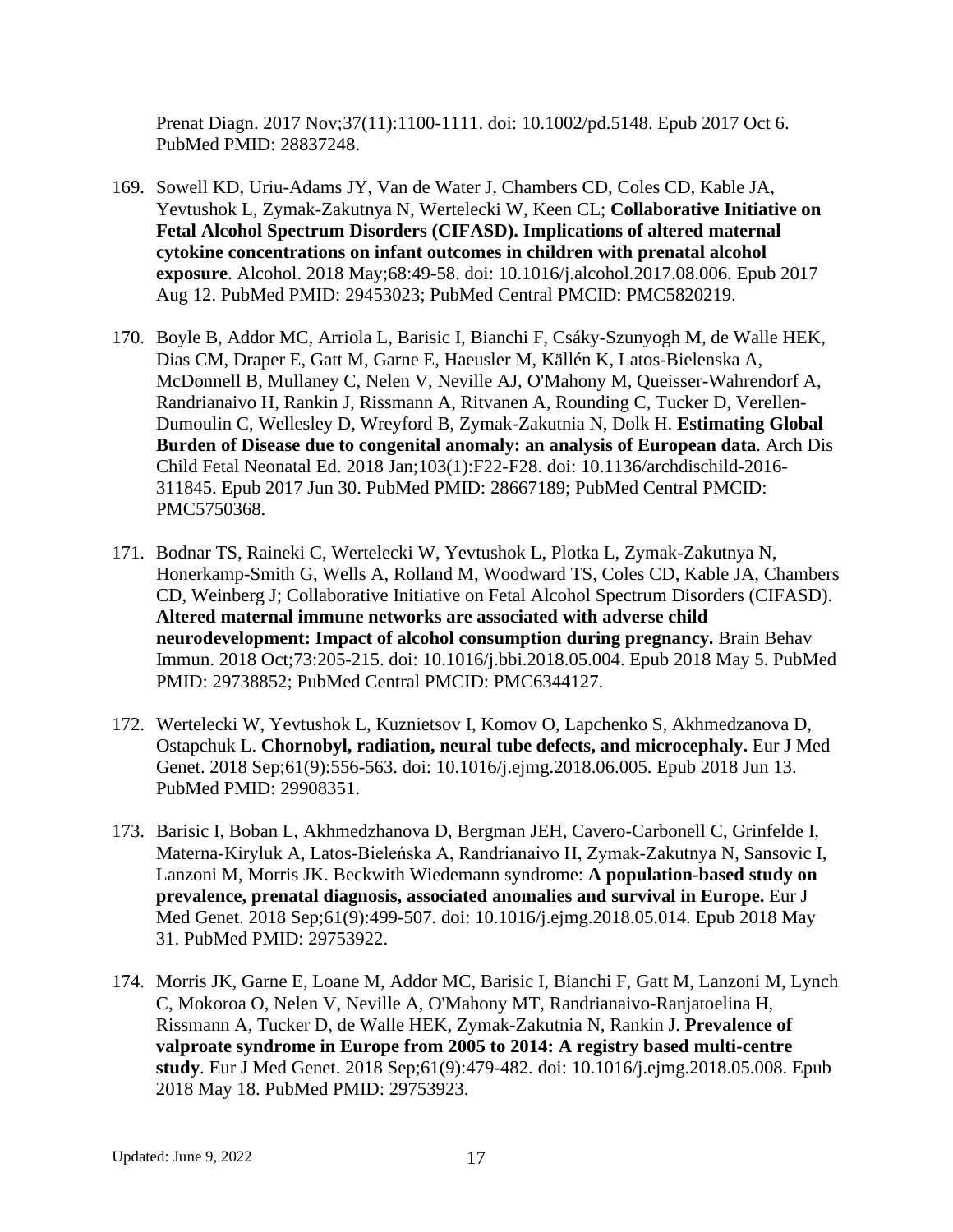- 175. Garne E, Rissmann A, Addor MC, Barisic I, Bergman J, Braz P, Cavero-Carbonell C, Draper ES, Gatt M, Haeusler M, Klungsoyr K, Kurinczuk JJ, Lelong N, Luyt K, Lynch C, O'Mahony MT, Mokoroa O, Nelen V, Neville AJ, Pierini A, Randrianaivo H, Rankin J, Rouget F, Schaub B, Tucker D, Verellen-Dumoulin C, Wellesley D, Wiesel A, Zymak-Zakutnia N, Lanzoni M, Morris JK. **Epidemiology of septo-optic dysplasia with focus on prevalence and maternal age - A EUROCAT study.** Eur J Med Genet. 2018 Sep;61(9):483-488. doi: 10.1016/j.ejmg.2018.05.010. Epub 2018 May 10. PubMed PMID: 29753093.
- 176. Coles CD, Kable JA, Granovska IV, Pashtepa AO, Plotka LD, Dolhov VB, Wertelecki W, Jones KL, Chambers CD; CIFASD. **Gestational age and socioeconomic status as mediators for the impact of prenatal alcohol exposure on development at 6 months**. Birth Defects Res. 2019 Jul 15;111(12):789-796. doi: 10.1002/bdr2.1408. Epub 2018 Oct 31. PubMed PMID: 30378744; PubMed Central PMCID: PMC6494703.
- 177. Bandoli G, Coles CD, Kable JA, Wertelecki W, Yevtushok L, Zymak-Zakutnya N, Wells A, Granovska IV, Pashtepa AO, Chambers CD; CIFASD. **Patterns of Prenatal Alcohol Use That Predict Infant Growth and Development**. Pediatrics. 2019 Feb;143(2). pii: e20182399. doi: 10.1542/peds.2018-2399. Epub 2019 Jan 4. PubMed PMID: 30610099; PubMed Central PMCID: PMC6361345.
- 178. Morris JK, Wellesley DG, Barisic I, Addor MC, Bergman JEH, Braz P, Cavero-Carbonell C, Draper ES, Gatt M, Haeusler M, Klungsoyr K, Kurinczuk JJ, Lelong N, Luyt K, Lynch C, O'Mahony MT, Mokoroa O, Nelen V, Neville AJ, Pierini A, Randrianaivo H, Rankin J, Rissmann A, Rouget F, Schaub B, Tucker DF, Verellen-Dumoulin C, Wiesel A, Zymak-Zakutnia N, Lanzoni M, Garne E. **Epidemiology of congenital cerebral anomalies in Europe: a multicentre, population-based EUROCAT study.** Arch Dis Child. 2019 Jun 26. pii: archdischild-2018-316733. doi: 10.1136/archdischild-2018-316733. [Epub ahead of print] PubMed PMID: 31243007.
- 179. Santoro M, Coi A, Barišić I, Garne E, Addor MC, Bergman JEH, Bianchi F, Boban L, Braz P, Cavero-Carbonell C, Gatt M, Haeusler M, Kinsner-Ovaskainen A, Klungsøyr K, Kurinczuk JJ, Lelong N, Luyt K, Materna-Kiryluk A, Mokoroa O, Mullaney C, Nelen V, Neville AJ, O'Mahony MT, Perthus I, Randrianaivo H, Rankin J, Rissmann A, Rouget F, Schaub B, Tucker D, Wellesley D, Yevtushok L, Pierini A. **Epidemiology of Dandy-Walker Malformation in Europe: A EUROCAT Population-Based Registry Study.**  Neuroepidemiology. 2019 Jul 12:1-11. doi: 10.1159/000501238. [Epub ahead of print] PubMed PMID: 31302658.
- 180. Coi A, Santoro M, Garne E, Pierini A, Addor MC, Alessandri JL, Bergman JEH, Bianchi F, Boban L, Braz P, Cavero-Carbonell C, Gatt M, Haeusler M, Klungsøyr K, Kurinczuk JJ, Lanzoni M, Lelong N, Luyt K, Mokoroa O, Mullaney C, Nelen V, Neville AJ, O'Mahony MT, Perthus I, Rankin J, Rissmann A, Rouget F, Schaub B, Tucker D, Wellesley D, Wisniewska K, Zymak-Zakutnia N, Barišić I. **Epidemiology of achondroplasia: A**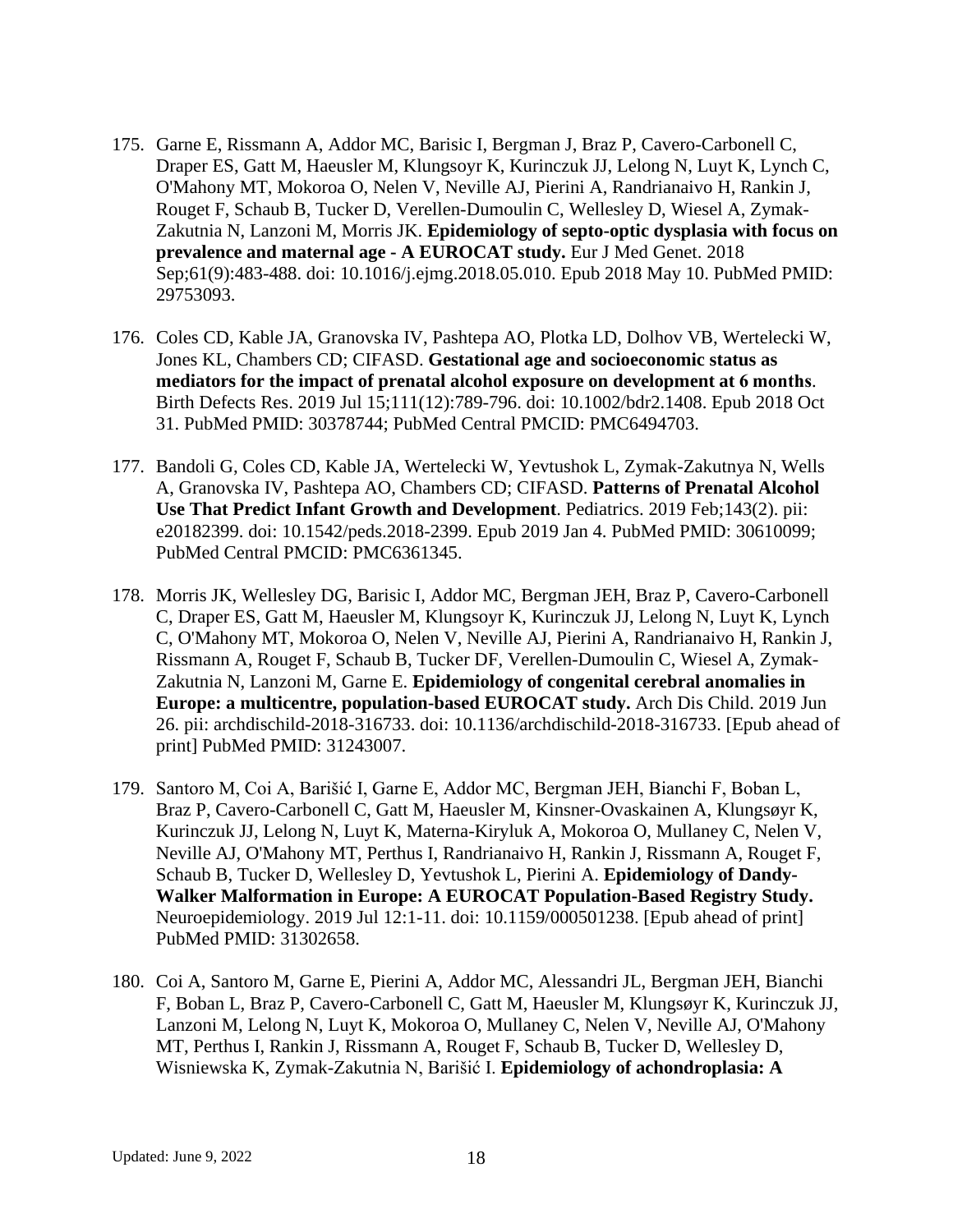**population-based study in Europe**. Am J Med Genet A. 2019 Sep;179(9):1791-1798. doi: 10.1002/ajmg.a.61289. Epub 2019 Jul 11. PubMed PMID: 31294928.

- 181. Sarkar DK, Gangisetty O, Wozniak JR, Eckerle JK, Georgieff MK, Foroud TM, Wetherill L, Wertelecki W, Chambers CD, Riley E, Zymak-Zakutnya N, Yevtushok L. **Persistent Changes in Stress-Regulatory Genes in Pregnant Women or Children Exposed Prenatally to Alcohol.** Alcohol Clin Exp Res. 2019 Sep;43(9):1887-1897. doi: 10.1111/acer.14148. Epub 2019 Aug 6. PubMed PMID: 31329297; PubMed Central PMCID: PMC6722014.
- 182. van de Putte R, van Rooij IALM, Marcelis CLM, Guo M, Brunner HG, Addor MC, Cavero-Carbonell C, Dias CM, Draper ES, Etxebarriarteun L, Gatt M, Haeusler M, Khoshnood B, Klungsoyr K, Kurinczuk JJ, Lanzoni M, Latos-Bielenska A, Luyt K, O'Mahony MT, Miller N, Mullaney C, Nelen V, Neville AJ, Perthus I, Pierini A, Randrianaivo H, Rankin J, Rissmann A, Rouget F, Schaub B, Tucker D, Wellesley D, Wiesel A, Zymak-Zakutnia N, Loane M, Barisic I, de Walle HEK, Roeleveld N, Bergman JEH. **Spectrum of congenital anomalies among VACTERL cases: a EUROCAT population-based study**. Pediatr Res. 2019 Sep 9. doi: 10.1038/s41390-019-0561-y. [Epub ahead of print] PubMed PMID: 31499513.
- 183. Bakker MK, Kancherla V, Canfield MA, Bermejo-Sanchez E, Cragan JD, Dastgiri S, De Walle HEK, Feldkamp ML, Groisman B, Gatt M, Hurtado-Villa P, Kallen K, Landau D, Lelong N, Lopez Camelo JS, Martínez L, Morgan M, Mutchinick OM, Nembhard WN, Pierini A, Rissmann A, Sipek A, Szabova E, Tagliabue G, Wertelecki W, Zarante I, Mastroiacovo P. **Analysis of Mortality among Neonates and Children with Spina Bifida: An International Registry-Based Study, 2001-2012**. Paediatr Perinat Epidemiol. 2019 Nov;33(6):436-448. doi: 10.1111/ppe.12589. Epub 2019 Oct 21. PubMed PMID: 31637749.
- 184. Goel N, Morris JK, Tucker D, de Walle HEK, Bakker MK, Kancherla V, Marengo L, Canfield MA, Kallen K, Lelong N, Camelo JL, Stallings EB, Jones AM, Nance A, Huynh MP, Martínez-Fernández ML, Sipek A, Pierini A, Nembhard WN, Goetz D, Rissmann A, Groisman B, Luna-Muñoz L, Szabova E, Lapchenko S, Zarante I, Hurtado-Villa P, Martinez LE, Tagliabue G, Landau D, Gatt M, Dastgiri S, Morgan M. **Trisomy 13 and 18- Prevalence and mortality-A multi-registry population based analysis.** Am J Med Genet A. 2019 Dec;179(12):2382-2392. doi: 10.1002/ajmg.a.61365. Epub 2019 Sep 30. PMID: 31566869; PMCID: PMC6848757.
- 185. Bodnar TS, Raineki C, Wertelecki W, Yevtushok L, Plotka L, Granovska I, Zymak-Zakutnya N, Pashtepa A, Wells A, Honerkamp-Smith G, Coles CD, Kable JA, Chambers CD, Weinberg J; and the CIFASD. **Immune network dysregulation associated with child neurodevelopmental delay: modulatory role of prenatal alcohol exposure**. J Neuroinflammation. 2020 Jan 28;17(1):39. doi: 10.1186/s12974-020-1717-8. PMID: 31992316; PMCID: PMC6988366.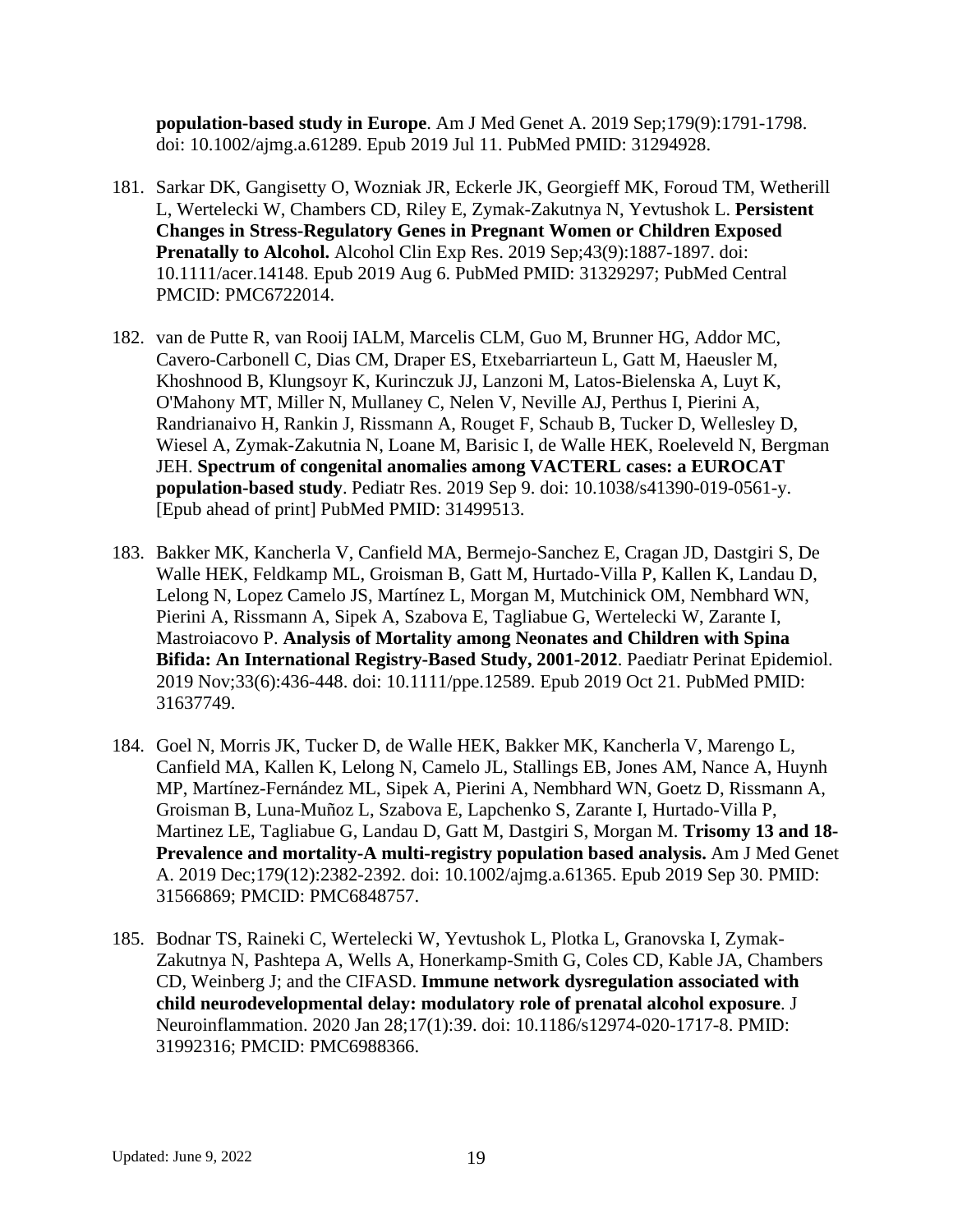- 186. Best KE, Rankin J, Dolk H, Loane M, Haeusler M, Nelen V, Verellen-Dumoulin C, Garne E, Sayers G, Mullaney C, O'Mahony MT, Gatt M, De Walle H, Klungsoyr K, Carolla OM, Cavero-Carbonell C, Kurinczuk JJ, Draper ES, Tucker D, Wellesley D, Zymak-Zakutnia N, Lelong N, Khoshnood B. **Multilevel analyses of related public health indicators: The European Surveillance of Congenital Anomalies (EUROCAT) Public Health Indicators.** Paediatr Perinat Epidemiol. 2020 Mar;34(2):122-129. doi: 10.1111/ppe.12655. PMID: 32101337; PMCID: PMC7064886.
- 187. Sowell KD, Holt RR, Uriu-Adams JY, Chambers CD, Coles CD, Kable JA, Yevtushok L, Zymak-Zakutnya N, Wertelecki W, Keen CL; CIFASD. **Altered Maternal Plasma Fatty Acid Composition by Alcohol Consumption and Smoking during Pregnancy and Associations with Fetal Alcohol Spectrum Disorders.** J Am Coll Nutr. 2020 Mar-Apr;39(3):249-260. doi: 10.1080/07315724.2020.1737984. Epub 2020 Apr 2. PMID: 32240041.
- 188. van de Putte R, van Rooij IALM, Haanappel CP, Marcelis CLM, Brunner HG, Addor MC, Cavero-Carbonell C, Dias CM, Draper ES, Etxebarriarteun L, Gatt M, Khoshnood B, Kinsner-Ovaskainen A, Klungsoyr K, Kurinczuk JJ, Latos-Bielenska A, Luyt K, O'Mahony MT, Miller N, Mullaney C, Nelen V, Neville AJ, Perthus I, Pierini A, Randrianaivo H, Rankin J, Rissmann A, Rouget F, Schaub B, Tucker D, Wellesley D, Wiesel A, Zymak-Zakutnia N, Loane M, Barisic I, de Walle HEK, Bergman JEH, Roeleveld N. **Maternal risk factors for the VACTERL association: A EUROCAT case-control study.** Birth Defects Res. 2020 May 15;112(9):688-698. doi: 10.1002/bdr2.1686. Epub 2020 Apr 22. PMID: 32319733; PMCID: PMC7319423.
- 189. Wertelecki W. **Josef Warkany's gestation of the teratology society**. Birth Defects Res. 2020 Jul 15;112(12):885-889. doi: 10.1002/bdr2.1684. PMID: 32686352.
- 190. Bandoli G, Jones K, Wertelecki W, Yevtushok L, Zymak-Zakutnya N, Granovska I, Plotka L, Chambers C; CIFASD. **Patterns of Prenatal Alcohol Exposure and Alcohol-Related Dysmorphic Features.** Alcohol Clin Exp Res. 2020 Oct;44(10):2045-2052. doi: 10.1111/acer.14430. Epub 2020 Sep 6. PMID: 32772389; PMCID: PMC7722075.
- 191. Nembhard WN, Bergman JEH, Politis MD, Arteaga-Vázquez J, Bermejo-Sánchez E, Canfield MA, Cragan JD, Dastgiri S, de Walle HEK, Feldkamp ML, Nance A, Gatt M, Groisman B, Hurtado-Villa P, Kallén K, Landau D, Lelong N, Lopez-Camelo J, Martinez L, Morgan M, Pierini A, Rissmann A, Šípek A, Szabova E, Tagliabue G, Wertelecki W, Zarante I, Bakker MK, Kancherla V, Mastroiacovo P. **A multi-country study of prevalence and early childhood mortality among children with omphalocele**. Birth Defects Res. 2020 Dec;112(20):1787-1801. doi: 10.1002/bdr2.1822. Epub 2020 Oct 17. PMID: 33067932; PMCID: PMC7722785.
- 192. Politis MD, Bermejo-Sánchez E, Canfield MA, Contiero P, Cragan JD, Dastgiri S, de Walle HEK, Feldkamp ML, Nance A, Groisman B, Gatt M, Benavides-Lara A, Hurtado-Villa P, Kallén K, Landau D, Lelong N, Lopez-Camelo J, Martinez L, Morgan M, Mutchinick OM, Pierini A, Rissmann A, Šípek A, Szabova E, Wertelecki W, Zarante I,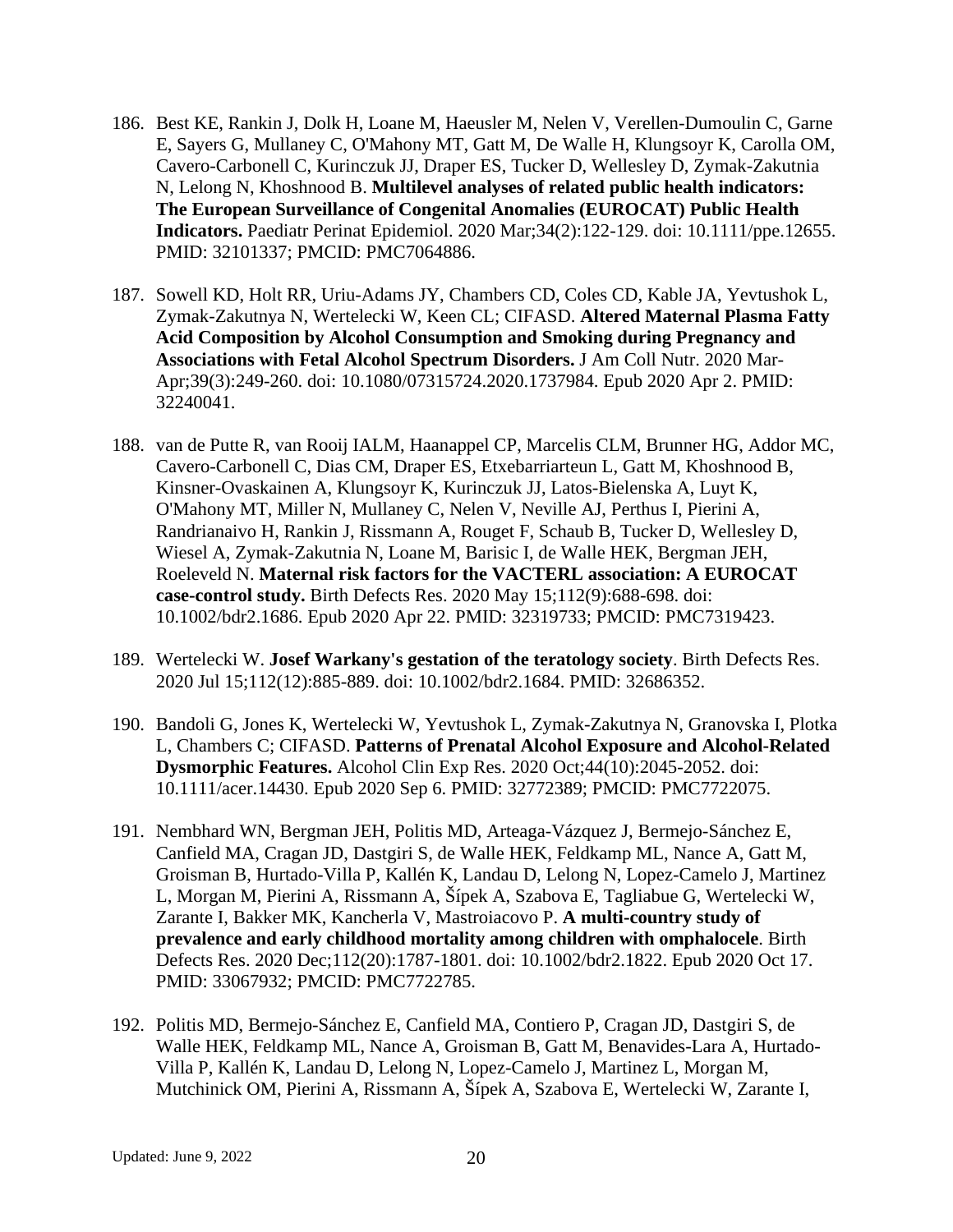Bakker MK, Kancherla V, Mastroiacovo P, Nembhard WN**; International Clearinghouse for Birth Defects Surveillance and Research. Prevalence and mortality in children with congenital diaphragmatic hernia: a multicountry study.** Ann Epidemiol. 2021 Apr;56:61-69.e3. doi: 10.1016/j.annepidem.2020.11.007. Epub 2020 Nov 27. PMID: 33253899; PMCID: PMC8009766.

- 193. Kable JA, Coles CD, Jones KL, Yevtushok L, Kulikovsky Y, Zymak-Zakutnya N, Dubchak I, Akhmedzhanova D, Wertelecki W, Chambers CD; CIFASD. **Infant Cardiac Orienting Responses Predict Later FASD in the Preschool Period**. Alcohol Clin Exp Res. 2021 Feb;45(2):386-394. doi: 10.1111/acer.14525. Epub 2021 Jan 6. PMID: 33277942; PMCID: PMC7887046.
- 194. Wertelecki W. **Chornobyl radiation-congenital anomalies: A persisting dilemma**. Congenit Anom (Kyoto). 2021 Jan;61(1):9-13. doi: 10.1111/cga.12388. Epub 2020 Aug 19. PMID: 33405251.
- 195. Bell JC, Baynam G, Bergman JEH, Bermejo-Sánchez E, Botto LD, Canfield MA, Dastgiri S, Gatt M, Groisman B, Hurtado-Villa P, Kallen K, Khoshnood B, Konrad V, Landau D, Lopez-Camelo JS, Martinez L, Morgan M, Mutchinick OM, Nance AE, Nembhard W, Pierini A, Rissmann A, Shan X, Sipek A, Szabova E, Tagliabue G, Yevtushok LS, Zarante I, Nassar N. **Survival of infants born with esophageal atresia among 24 international birth defects surveillance programs**. Birth Defects Res. 2021 Mar 18. doi: 10.1002/bdr2.1891. Epub ahead of print. PMID: 33734618.
- 196. Patskun E, Yevtushok L, Zymak-Zakutnia N, Lapchenko S, Akhmedzhanova D, Wertelecki W. **A teratology information system in vernacular: Closing an information gap**. Birth Defects Res. 2021 Apr 24. doi: 10.1002/bdr2.1901. Epub ahead of print. PMID: 33893758.
- 197. Coles CD, Kable JA, Granovska IV, Pashtepa AO, Wertelecki W, Chambers CD; CIFASD. **Measurement of neurodevelopmental effects of prenatal alcohol exposure in Ukrainian preschool children**. Child Neuropsychol. 2021 May 13:1-16. doi: 10.1080/09297049.2021.1919298. Epub ahead of print. PMID: 33982636.
- 198. Kautz-Turnbull C, Petrenko CLM, Handley ED, Coles CD, Kable JA, Wertelecki W, Yevtushok L, Zymak-Zakutnya N, Chambers CD; Collaborative Initiative on Fetal Alcohol Spectrum Disorders (CIFASD). **Partner influence as a factor in maternal alcohol consumption and depressive symptoms, and maternal effects on infant neurodevelopmental outcomes**. Alcohol Clin Exp Res. 2021 Jun;45(6):1265-1275. doi: 10.1111/acer.14612. Epub 2021 May 17. PMID: 33999430; PMCID: PMC8254755.
- 199. Morris JK, Garne E, Loane M, Barisic I, Densem J, Latos-Bieleńska A, Neville A, Pierini A, Rankin J, Rissmann A, de Walle H, Tan J, Given JE, Claridge H; EUROlinkCAT Consortium. **EUROlinkCAT protocol for a European population-based data linkage study investigating the survival, morbidity and education of children with congenital**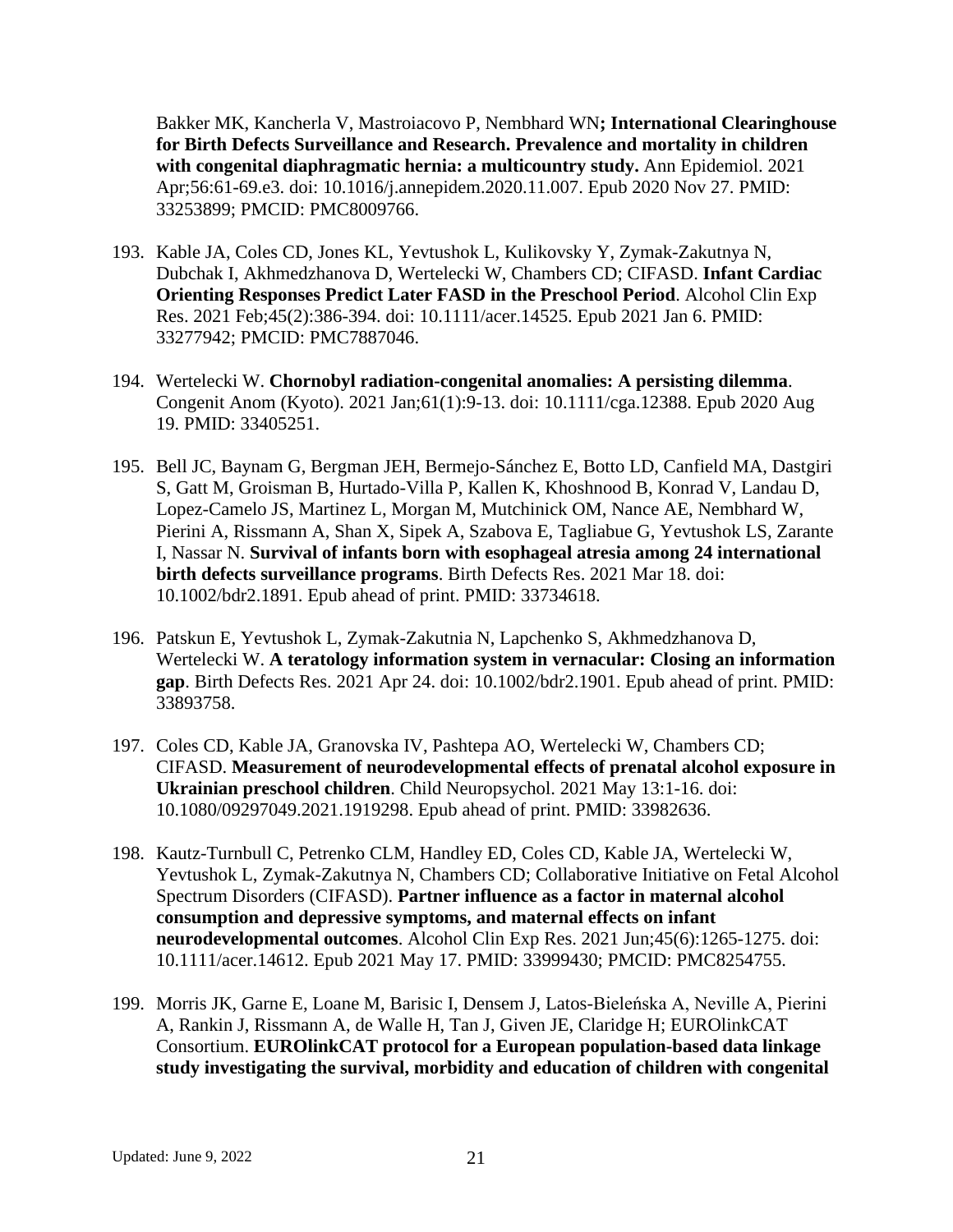**anomalies**. BMJ Open. 2021 Jun 28;11(6):e047859. doi: 10.1136/bmjopen-2020-047859. PMID: 34183346; PMCID: PMC8240574.

- 200. Morris JK, Addor MC, Ballardini E, Barisic I, Barrachina-Bonet L, Braz P, Cavero-Carbonell C, Den Hond E, Garne E, Gatt M, Haeusler M, Khoshnood B, Lelong N, Kinsner-Ovaskainen A, Kiuru-Kuhlefelt S, Klungsoyr K, Latos-Bielenska A, Limb E, O'Mahony MT, Perthus I, Pierini A, Rankin J, Rissmann A, Rouget F, Sayers G, Sipek A Jr, Stevens S, Tucker D, Verellen-Dumoulin C, de Walle HEK, Wellesley D, Wertelecki W, Bermejo-Sanchez E. **Prevention of Neural Tube Defects in Europe: A Public Health Failure**. Front Pediatr. 2021 Jun 24;9:647038. doi: 10.3389/fped.2021.647038. PMID: 34249803; PMCID: PMC8264257.
- 201. Loane M, Given JE, Tan J, Reid A, Akhmedzhanova D, Astolfi G, Barišić I, Bertille N, Bonet LB, Carbonell CC, Carollo OM, Coi A, Densem J, Draper E, Garne E, Gatt M, Glinianaia SV, Heino A, Hond ED, Jordan S, Khoshnood B, Kiuru-Kuhlefelt S, Klungsøyr K, Lelong N, Lutke LR, Neville AJ, Ostapchuk L, Puccini A, Rissmann A, Santoro M, Scanlon I, Thys G, Tucker D, Urhoj SK, de Walle HEK, Wellesley D, Zurriaga O, Morris JK. **Linking a European cohort of children born with congenital anomalies to vital statistics and mortality records: A EUROlinkCAT study**. PLoS One. 2021 Aug 27;16(8):e0256535. doi: 10.1371/journal.pone.0256535. PMID: 34449798; PMCID: PMC8396745.
- 202. Kable JA, Coles CD, Keen CL, Uriu-Adams JY, Jones KL, Yevtushok L, Kulikovsky Y, Zymak-Zakutnya N, Dubchak I, Akhmedzhanova D, Wertelecki W, Chambers CD; CIFASD. **The impact of micronutrient supplementation in alcohol-exposed pregnancies on reaction time responses of preschoolers in Ukraine**. Alcohol. 2022 Mar;99:49-58. doi: 10.1016/j.alcohol.2021.12.002. Epub 2021 Dec 20. PMID: 34942330; PMCID: PMC8844237.
- 203. Gili JA, López-Camelo JS, Nembhard WN, Bakker M, de Walle HEK, Stallings EB, Kancherla V; ECEMC Peripheral Group, Contiero P, Dastgiri S, Feldkamp ML, Nance A, Gatt M, Martínez L, Canessa MA, Groisman B, Hurtado-Villa P, Källén K, Landau D, Lelong N, Morgan M, Arteaga-Vázquez J, Pierini A, Rissmann A, Sipek A, Szabova E, Wertelecki W, Zarante I, Canfield MA, Mastroiacovo P. **Analysis of early neonatal case fatality rate among newborns with congenital hydrocephalus, a 2000-2014 multicountry registry-based study**. Birth Defects Res. 2022 May 28. doi: 10.1002/bdr2.2045. Epub ahead of print. PMID: 35633200.
- 204. Kancherla V, Tandaki L, Sundar M, Lux A, Bakker MK, Bergman JE, Bermejo-Sánchez E, Canfield MA, Feldkamp ML, Groisman B, Hurtado-Villa P, Källén K, Landau D, Lelong N, Lopez-Camelo J, Mastroiacovo P, Morgan M, Mutchinick OM, Nance AE, Nembhard WN, Pierini A, Šípek A, Stallings EB, Szabova E, Wertelecki W, Zarante I, Rissmann A. A **Multicountry Analysis of Prevalence and Mortality among Neonates and Children with Bladder Exstrophy**. Am J Perinatol. 2022 May 29. doi: 10.1055/s-0042-1748318. Epub ahead of print. PMID: 35644130.